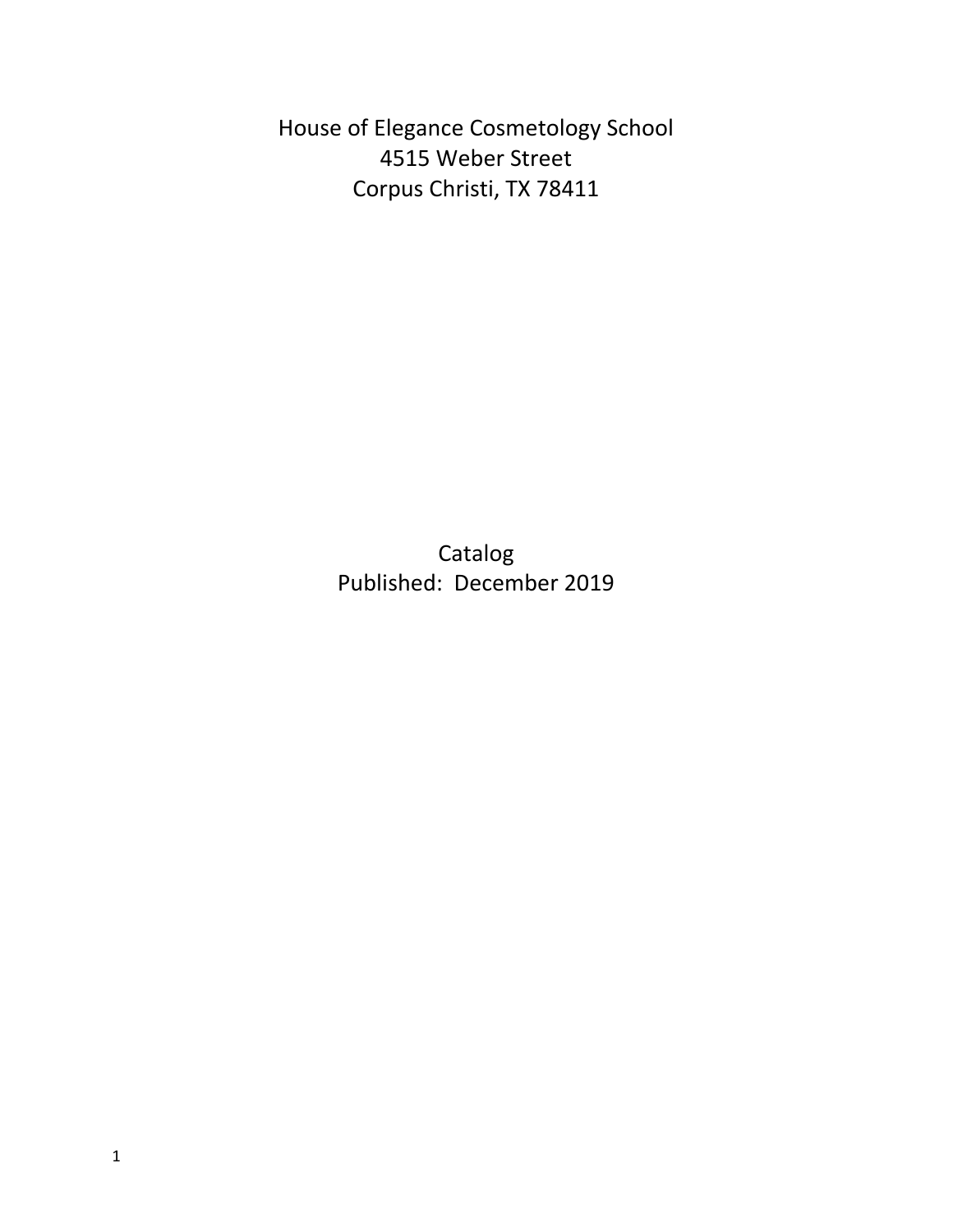# **General Information**

House of Elegance Cosmetology School was developed in 2018 and doors opened August 2019. The school is focused on education of cosmetology and related theory. We use Milady's textbooks for our cosmetology course & Junior Instructor Courses.

Prospective students our encouraged to visit the school's facilities to talk about their desire to work in the cosmetology industry. Our administration encourages visiting us before enrolling or signing any enrollment agreements. This school does not have any available sponsored programs, government or otherwise, to provide grants or to pay for a portion of tuition and fees.

- The maximum number of students in a classroom at one time is 25
- The student to instructor ratio is 25.1

## **Mission Statement**

Our mission at House of Elegance Cosmetology School is to give students the education they need to be fully prepared for a life-long career in the cosmetology industry, as well as the full ability to pass the Texas State Board Licensing Exam to obtain the necessary license to work in the State of Texas.

## **Learning Objectives**

House of Elegance Cosmetology School is focused on offering training that will provide our students with the necessary education and skills required to pass the Texas State Board (TDLR) Exams.

We are focused on vocational knowledge necessary to seek and find employment in the beauty industry. Students should be able to effectively work in one of many areas such as: Hair Stylist, Hair Colorist, Make Up Artist or as a Beauty Salon Operator. With additional training and/or progression of these vocations a student should move up to a position such as: Beauty Salon Manager, Beauty Salon Owner, Cosmetology Teacher, Supervisor, Director of Education, or School Owner.

# **Facilities**

House of Elegance Cosmetology School is located at 4515 Weber Street, Corpus Christi, TX 78411. The School has 2800 square feet, a reception area, clinic area, freshman, sophomore, junior and senior areas, facial beds, dispensary area, office, teacher area, one classroom, student lounge, two restrooms (men/women's'). Our school creates a salon environment to help our students learn with salon equipment and supplies the help students with product knowledge. Each student is assigned a locker to secure provide items.

# **Statement of Non-Discrimination**

House of Elegance Cosmetology School does not discriminate of the basis of race, color, religion, sex, handicap, financial status, age, ethnic origin or residence in its admissions, instruction, or graduation policies.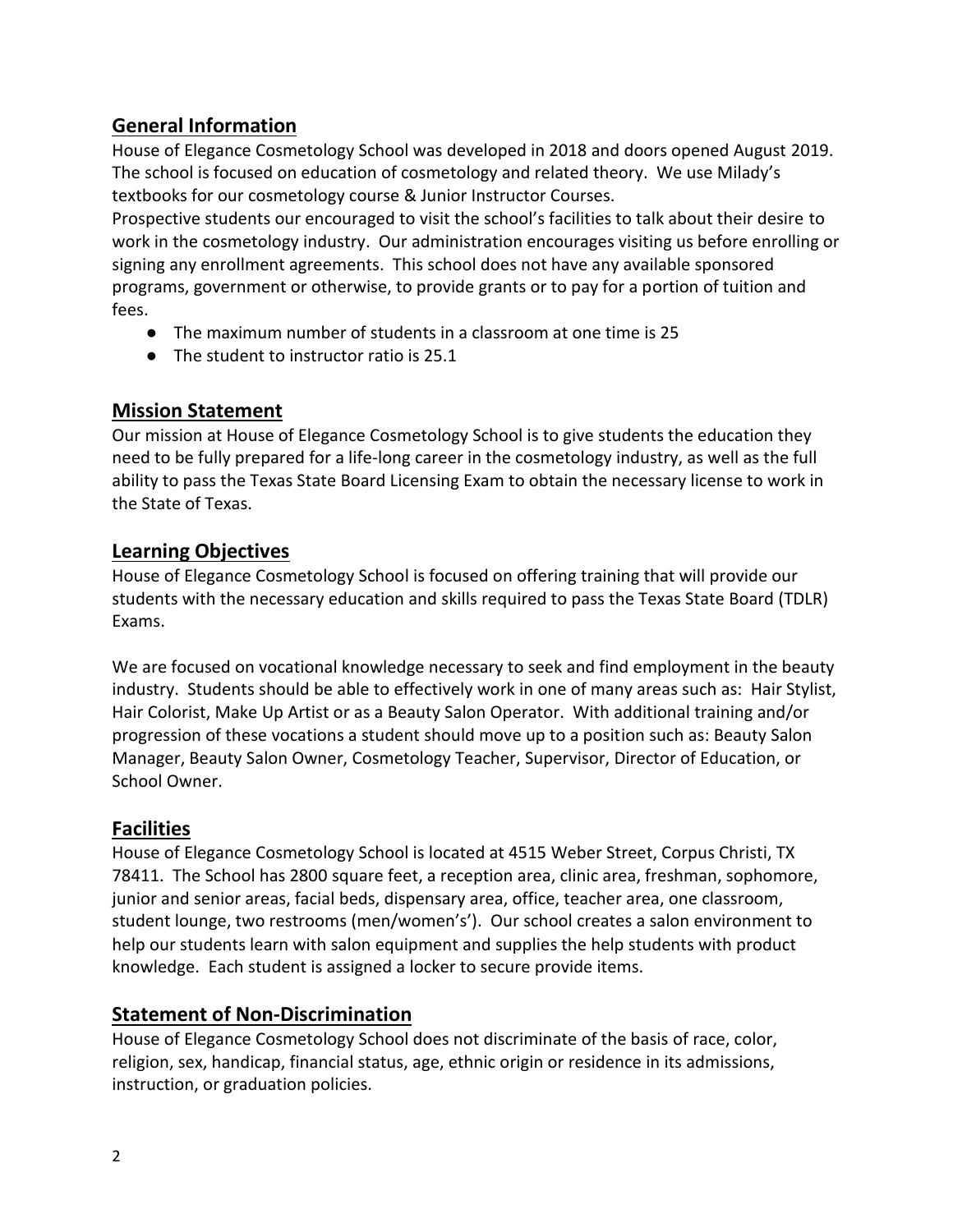# **Transfer Policy & Credit Evaluation**

Transfer students are accepted on an individual basis.

Students seeking to transfer hours accrued while attending at another cosmetology school will be reviewed on a case by case basis for the purpose of determining the students level of competency at re-entry. Transfer hours are not accepted until notification and/or verification of approved hours is received from TDLR (official licensing agency). Students must submit an official transcript of previous work done that shows a passing grade in theory subjects in the program the potential student enrolls in.

Student that request to transfer out of House of Elegance Cosmetology School with be notified of the number of hours accrued, charges assessed, balance due (if applicable) and over payment (if applicable). A TDLR refund Calculation will be completed, accrued hours will be reported to TDLR including whether tuition has been tendered or not. In a case where the student owes the school a balance, TDLR will not release hours for transfer to another school.

## **Textbook and Supplies**

Textbooks will be issued at the beginning of the freshman class. All needed supplies and equipment will be maintained in the designated area for storing student items. On the first day of class, each student will be issued a starter kit and textbooks needed to complete the first 150 hours of the cosmetology course. Students are expected to maintain the kit by replacing lost or broken items. The school is not responsible for students equipment, either lost or stolen. Students must learn to be responsible for their own kit items.

# **List of Equipment, Supplies and books provided by the school as part of the students program**.

## **Cosmetology Kit List**

## **Cutlery & Electrical**

- Andis Pivot Pro & Speedmaster Combo
- Ultra Elite Tourmaline Ionic/Ceramic 1875W Dryer
- Ultra Elite 1" Tourmaline E/Ceramic Flat Iron
- Hot Tools Marcel 3/4 85W Regular Iron
- TK2 Shear and Razor Kit

## **Brushes and Combs**

- Scalpmaster Ball-tip Vent Brush Rubber Grip 7 RO
- Aristocrat Styling Comb Narrow Ruled
- Aristocrat Rat-tail Comb Fine Teeth
- Scalpmaster 2" Round Concave Thermal Brush
- Scalpmaster 3" Round Concave Thermal Brush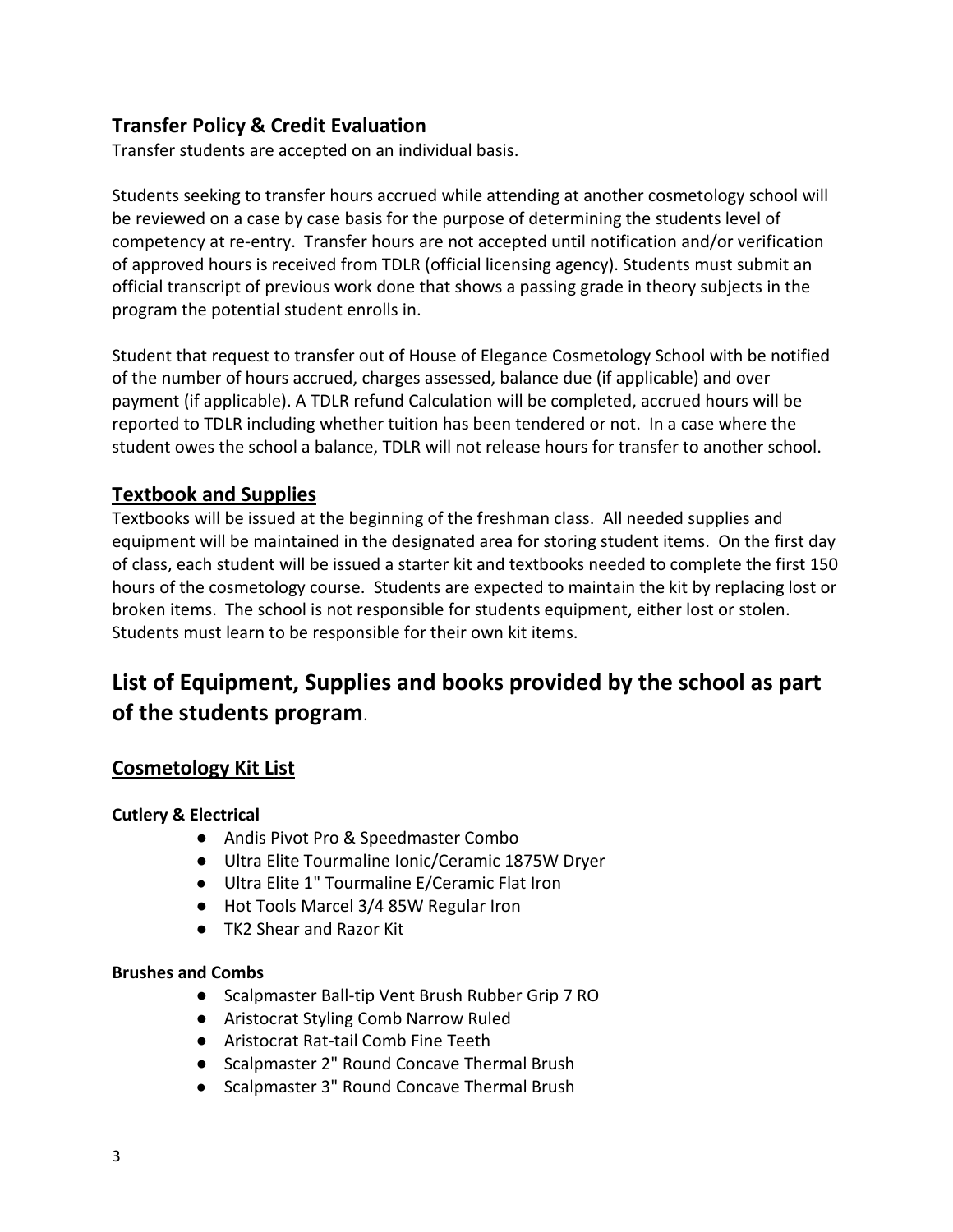- Scalpmaster Round Neck Brush 7 Row Black
- Scalpmaster Ionic Rec Cush Paddle Brush 13 Row
- Scalpmaster 13 Row Rect Cushion Paddle Brush

### **Rods, Rollers & Clips**

- Soft N Style Dual Purpose Curl Clips 80/Box
- SNS Single Prong Pin Curl Clips 80/Box
- Soft N Curl Butterfly Clamp 3" 12/Card Wide
- Soft N Style Smooth Roller Flat Pack Asstd 12 D

### **Hairdresser Supplies**

- Soft N Style 8 oz Spray Bottle Set 3 piece
- Celebrity Elite Plastic Manikin Holder
- Celebrity Kelly Junior Size Manikin
- Celebrity Deluxe Debra Manikin 18-20" Brown
- Scalpmaster Vinyl Shampoo Cape 54 X 36 Padded Black
- Soft N Style Terry Towel 2-1/4 lbs 15"x 25"
- Salon Chic Zebra Salon Apron
- City Lights XL Nylon Tote 28x13z12 Black
- SNS Una-Grip Cold Wave Rods-Long White <sup>5</sup>%"
- SNS Una-Grip Cold Wave Rods-Long Grey 9/16th"
- SNA Una-Grip Cold Wave Rods-Jumbo Orchid 13/16th"
- SNS E-Z Glow Jumbo Cold Wave Rods Tangerine

### **Manicure Supplies**

- DL Pro Wood Core Emery Boards 240/240 Grit
- DL Pro 7" Wood Manicure Sticks 25/PK
- Soft N Style Classic Manicure Bowl Black
- Satin Edge Professional Nail Slicer
- DL Pro Practice Finer w/3 Nails

### **Educational Materials**

- Milady Cosmetology Book
- Milady Cosmetology Test Book

### **USED COSMETOLOGY KITS ARE NOT REFUNDABLE**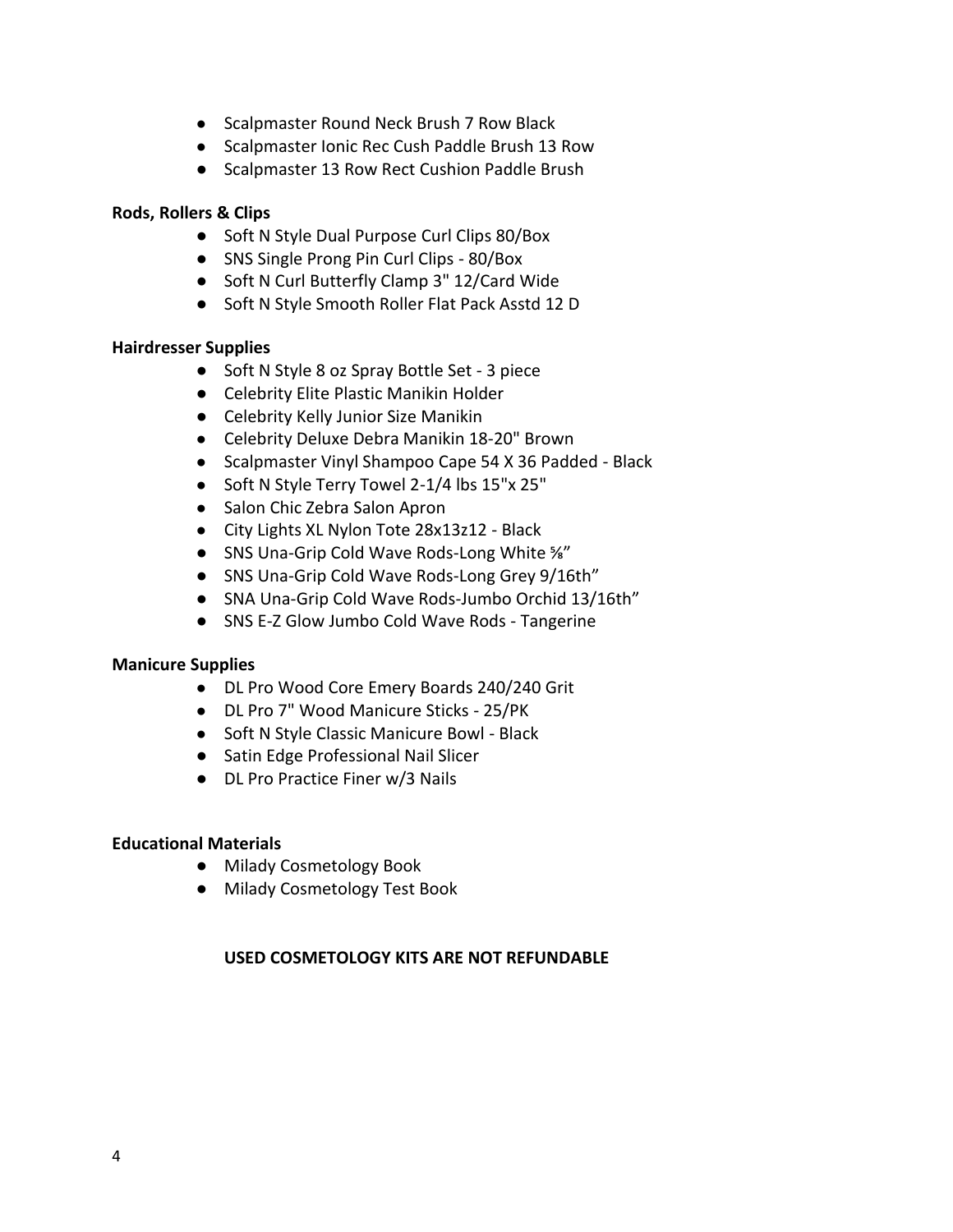## **Admission Requirements**

To be admitted and enrolled as a regular student at House of Elegance Cosmetology School, you must meet the following requirements:

- Provide identification current driver's license or TX issued Identification
- Provide a High School Diploma or Transcripts showing graduation date OR
- Provide a recognized equivalent of a High School Diploma such as a home-schooled certificate by the State where the student resided during home-schooling OR
- Provide a General Education Diploma (GED) OR
- Have passed a U>S> Department of Education approved Ability To Benefit test
	- a. The institution recognized Wonderlic Ability to Benefit test; Administered by a certified tester approved by publishers of the test. Wonderlic Basic Skills Test (WBST) - Verbal Forms VS-1 & VS-2, Quantitative Forms QS-1 & QS-2. Passing scores: The approved passing scores on this test are as follows: Verbal (200) and Quantitative (210)
	- b. "Official Wonderlic Basic Skills Test scores" need to be provided to the school prior to enrollment
- If home-schooled, and obtained a secondary school completion credential for home school from the State that issued the certificate, provide certificate
- Be at least 17 years of age
- Not currently enrolled at a primary or secondary institution
- Provide a valid social security card
- If the individual is seeking enrollment is a dependent minor, a parent or legal guardian must come with them on the visit and will be required to sign the enrollment agreement (contract) and other documentation
- To be eligible to enroll in the Junior Instructor Course, an applicant must have a high school diploma or GED, a valid Cosmetology License and be in good standing with the Cosmetology Division of the Texas Department of Licensing and Regulation

GED classes are available at Del-Mar Community College

Prospective students OR currently enrolled students may gather information regarding GED testing centers in your area by visiting the web address below: www.bass.tea.state.tx/TEA.GEDi.WEB/Forms/TestCenters.aspx

Students may contact our admissions department by telephone, email, or visit the school. There is someone available during normal business hours to talk about available courses, school information, graduation rates, Income someone can expect after receiving a license to practice Cosmetology and other related fields, class schedule, length of program, cost of programs and license fees. Potential students are given a tour of the school, introduced to staff and are encouraged to ask questions. If a potential student is a dependent minor the student must be accompanied by a parent or legal guardian.

If a potential student is interested in enrolling at House of Elegance Cosmetology School, an appointment is scheduled for enrollment, and an application request is filled out along with a \$50.00 application fee (that is non-refundable). At that time, a copy of the person's photo ID, social security card, High School Diploma, GED or transcript. Potential students are also required to provide a 2x2 color photo that will be used for the student license.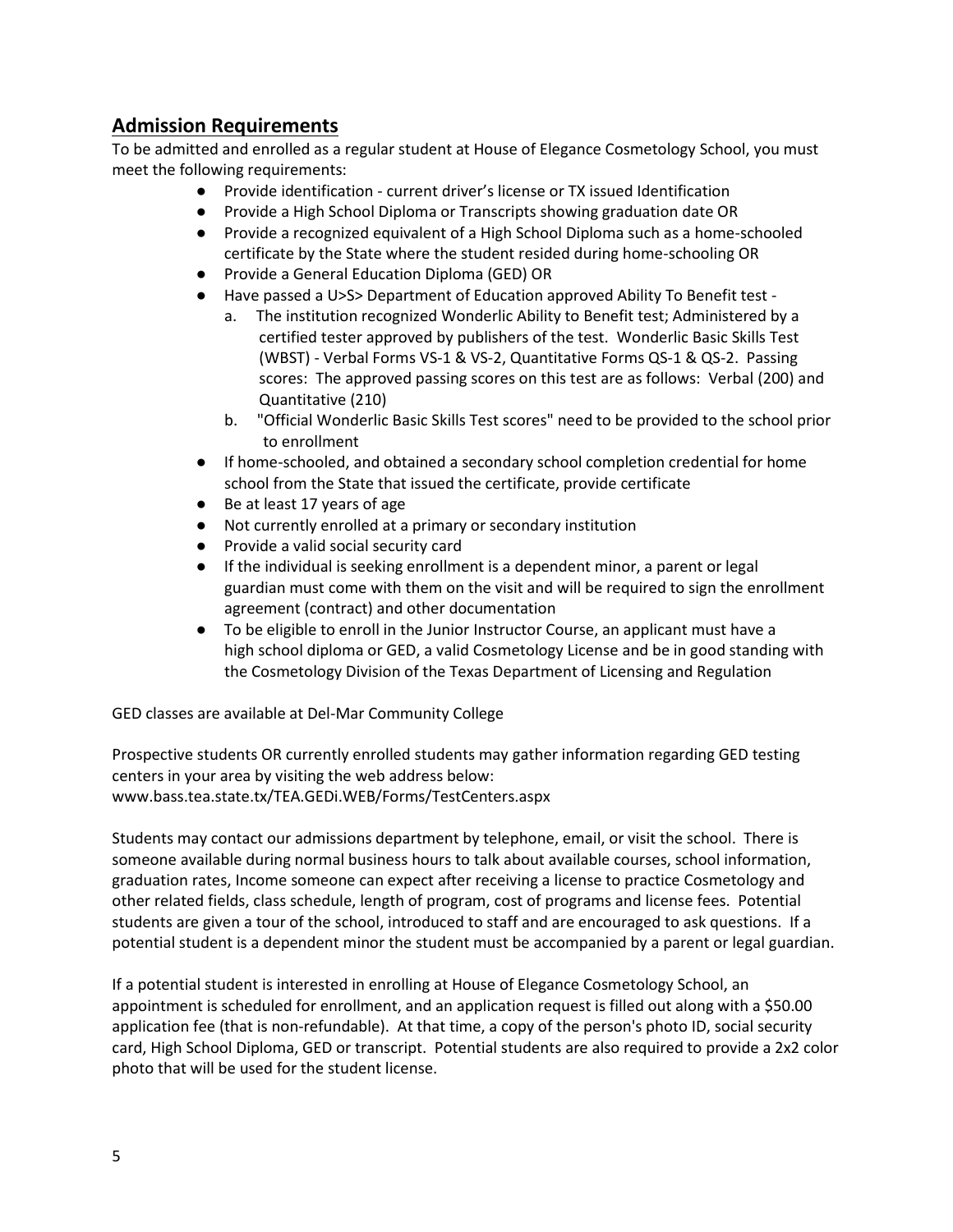# **High School & Equivalency Documentation Policy**

This policy has been adopted and put into place after much research of sources posted to the internet representative of alternative education resulting in receiving a high school diploma, home school diploma, transcript, or GED (General Education Diploma) etc. Also, the reasoning is to demonstrate due diligence in the process of making sure the documentation is valid and preserved in the school's administrative process.

This policy is meant to address credentials (proof of high school and/or alternative educational equivalent to high school) issued as a result of participating in online classes.

- 1. Entity must have a physical address; P.O. Box is not acceptable as a means of communication
- 2. Entity representative must be accessible by phone
- 3. Document provided by student must note completion date
- 4. Document must be clean, no erasures, no white-out, and/or no strike thru's

## **Satisfactory Academic Progress (SAP) Policy**

Satisfactory progress in attendance and academic work is required for all students enrolled in this school. The State of Texas requires schools to have and to monitor academic progress and ensure that students are meeting Satisfactory Academic Progress. These standards apply to all students at House of Elegance Cosmetology School.

#### **Standards of Progress:**

This policy applies to all students who enroll to complete the course of instruction. Attendance Academic Progress Applications (aka: Practicals)

### **1. Attendance**

You are expected to maintain a 70% cumulative attendance rate to achieve satisfactory progress. That means students must attend at least two thirds (2/3) of 30 scheduled hours per week not to exceed 48 hours per week. Regardless of the average level of attendance, students who have missed ten (10) consecutive days of scheduled hours will be dropped according to the State of Texas, TDLR regulations. This standard shall apply to all students except those on an approved Leave-of-Absence (See LOA Policy). Students who expect to be absent thirty (30) or more days are encouraged to request a Leave-of Absence.) In addition to attendance standards relating to the Satisfactory Academic Progress (SAP), students are also required to adhere to certain other general institutional policies relating to attendance and tardiness. Maximum time frame is the time frame by which you must complete your course; student must be progressing at a rate leading to the completion within 150% of the course length.

| Cosmetology: 1500 Hours |            |                                 |  |  |  |  |
|-------------------------|------------|---------------------------------|--|--|--|--|
| Full time               | 50 weeks   | Maximum time frame: 75 weeks    |  |  |  |  |
| Part time               | 75 weeks   | Maximum time frame: 112.5 weeks |  |  |  |  |
| Instructor: 750 Hours   |            |                                 |  |  |  |  |
| Full time               | 25 weeks   | Maximum time frame: 37.5 weeks  |  |  |  |  |
| Part time               | 37.5 weeks | Maximum time frame: 56.25 weeks |  |  |  |  |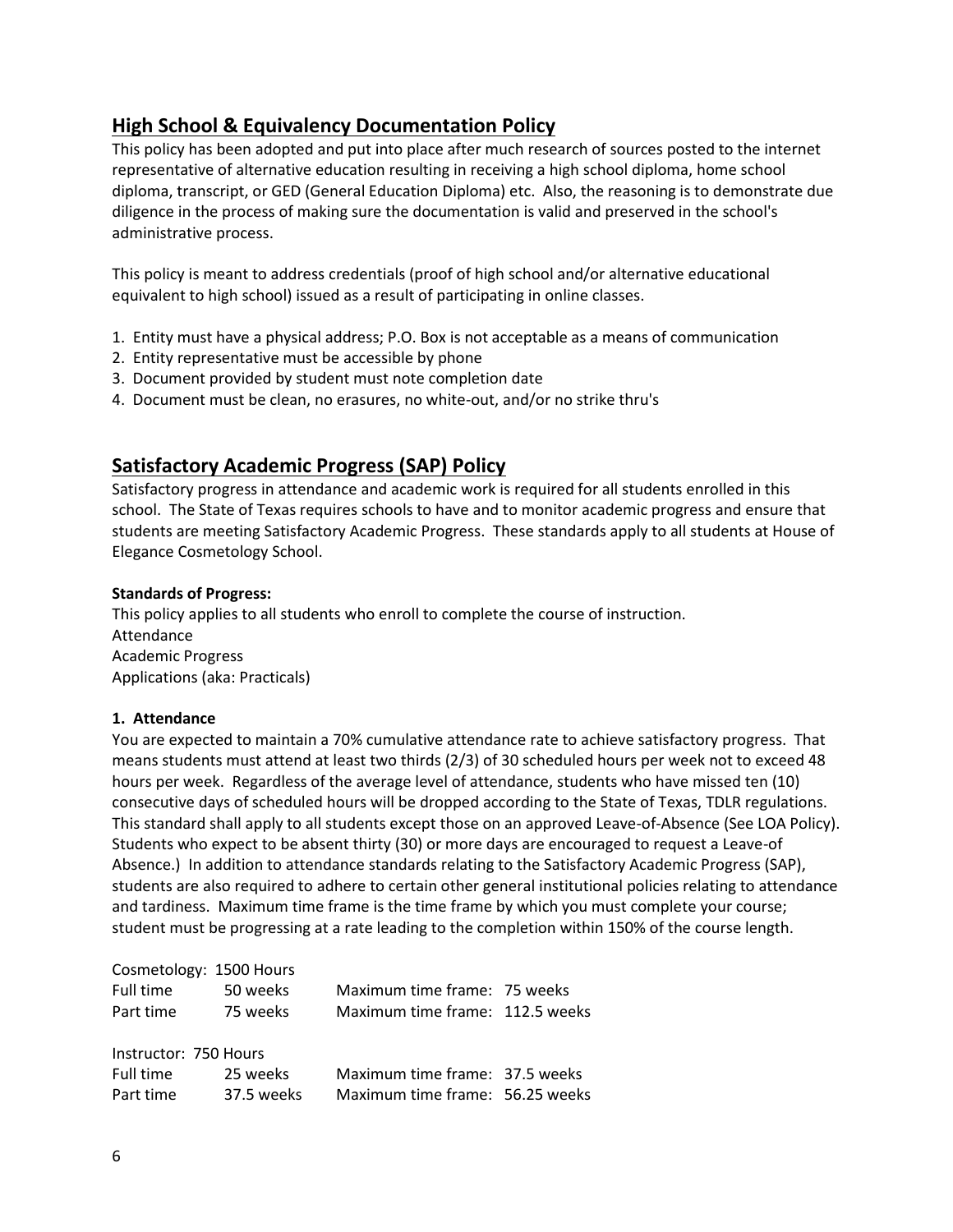An approved Leave-of-Absence may extend the contract period and maximum time frame by the same number of days as are in the Leave-of-Absence.

#### **2. Academic Progress**

Students are tested on theory and practical concepts. Practical grades are derived based on written criteria that are converted to a percentage. The application requirements by the State of Texas (TDLR) are not counted towards the overall G.P.A. The grading scale is as follows:

```
100% to 90% = A89% to 80% = B
79% to 70% = C
Below 70% = D Tests must be retaken to achieve a passing grade of 70% or above.
```
House of Elegance's method for assigning grades are as follows: Students are graded by percentage points, both in theory and practical. Clinical work is graded according to practical scores; completion of projects goes toward application requirements.

## **Make-Up Work Policy:**

All tests can be made up within three (3) days of the original test date. In case of an illness or emergency that would prevent the test from being taken within three (3) days, students must see his or her instructor to make other arrangements.

### **3. Appeal Process**

Students who do not make the minimum Satisfactory Academic Progress (SAP) can appeal (request for review) of any negative outcome or termination. The student needs to submit (turn in) a written appeal – immediately – to the school directory, including any supporting documentation, reasons why the decision should be reversed and a request for re-evaluation of progress. This appeal needs to include: The reasons in which the student may appeal would be i.e.: death of a family member, injury or illness of the student, or other allowable special situations.

The student needs to turn in documentation that supports the appeal request. Documentation may include, not limited to, an obituary, doctor's note, accident report, police report, etc.

The student needs to also clarify what has changed in their situation that would allow achieving satisfactory progress at the next SAP evaluation.

The written and documented appeal will be kept in the student's file. The results of the appeal will be maintained with the appeal.

The student will be given a plan and/or necessary steps during the probation period to achieve a cumulative academic and/or cumulative attendance satisfactory rating. If it is not possible for the student to make the necessary changes in order to meet SAP, then the appeal is not able to be accepted. In the event SAP is not met, consequences will be discussed regarding loss of any student discount of tuition, student scholarships, and potential over contract fee charges.

### **4. Leave of Absence and Temporary Interruptions**

The school will allow one (1) leave of absence (LOA) that will not exceed thirty (30) days. Approval for a leave of absence will be considered on a case by case basis. Request for a leave of absence needs to: Be requested in writing and submitted to the school administrator

If the student is a minor, then a parent signature must be on the LOA request

A specific reason must be on the LOA request

A requested start date and end date must be on the request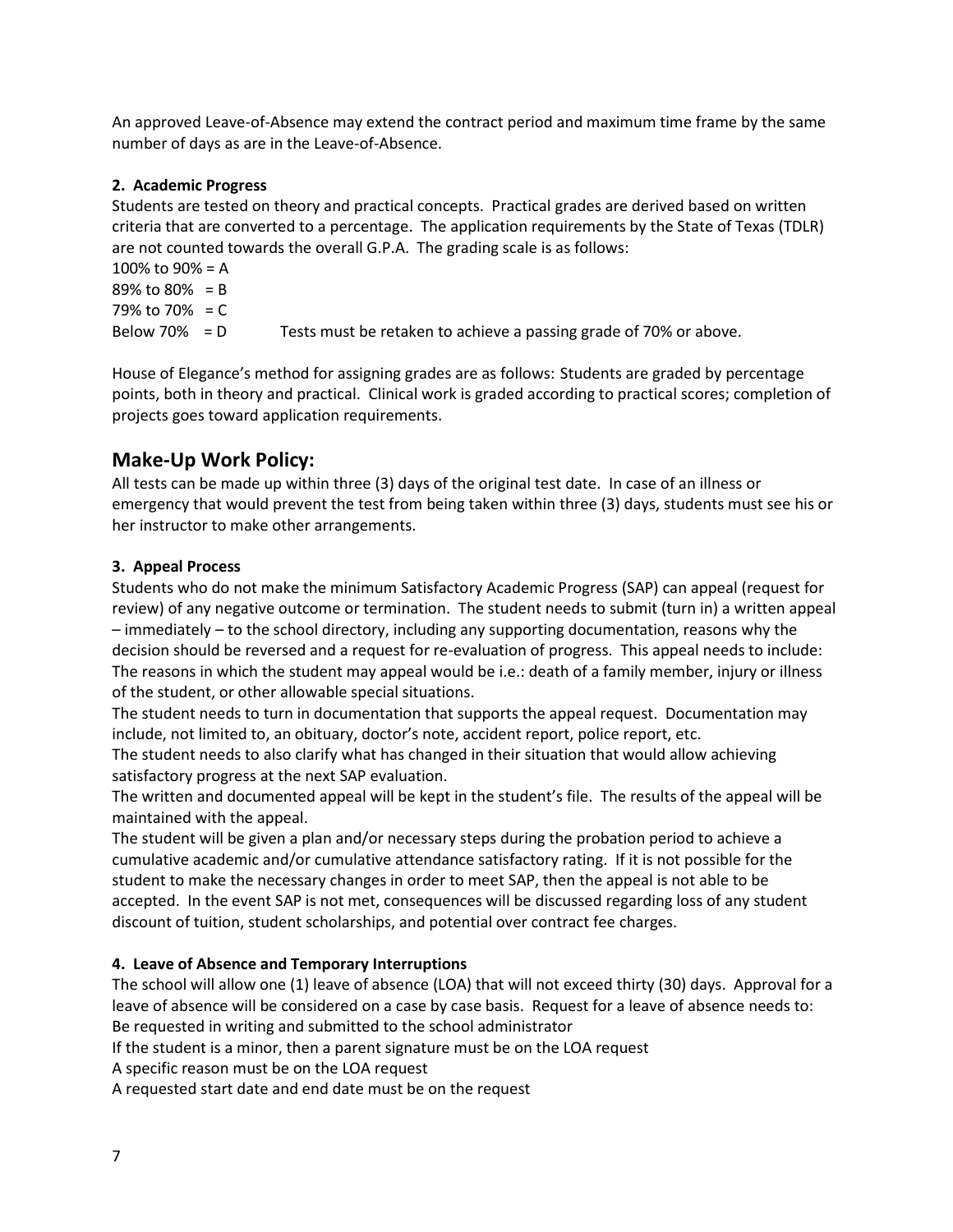The Leave of Absence will be documented in the students file and the student contract will be updated and the end of contract date will reflect the amount of days as the students leave of absence using a "contract addendum".

### **5. Transfer Hours:**

Transfer credit will not be included in the calculation of the student's GPA. Transfer hours from another school that are accepted by House of Elegance as both attempted and completed hours for the purpose of determining the maximum time frame. The report card evaluation will be based on actual contract hours with House of Elegance Cosmetology School.

# **CONDUCT POLICY**

- Follow the dress code (scrub top, scrub bottom, closed toed shoes, no heels, etc.)
- Cell phones will be turned off during the educational day (unless instructed for learning)
- All students must remember to clock in and out accordingly \*TIME CLOCK PUNCHES CANNOT BE MANUALLY ALTERED\*
- All students must clock out from their lunch period
- Students must take and pass tests (theory and practical) as required by the State of Texas
- Complete all practical applications on the curriculum prior to taking your pre-state academy exam
- Drugs and/or alcohol are not allowed on campus
- No weapons are allowed on campus (knives, guns, chemicals, etc.)
- Off color language, insulting language, dirty language, etc., is not allowed
- Respect your fellow students and staff members
- Any act of insubordination towards any faculty member or staff resulting in disrespect, distraction, interference or disorder is strongly unacceptable
- Any act of misrepresentation, verbal or written, during the application and interview process, prior to enrollment or during enrollment in not allowed
- Any derogatory or inaccurate information posted to a social networking site (i.e.: Facebook, Instagram, Twitter, etc.) referencing House of Elegance Cosmetology School is strictly prohibited and subject to legal action
- Rules of conduct are subject to change. If changes take place, a notice will be posted in student area. Changes may become effective right away when being posted by school administrators. It is the intent of the school to keep students updated of changes right away

# **TERMINATION**

Violation of any of the conduct policies may lead to disciplinary action up to and including termination from House of Elegance Cosmetology School

# **DISCLOSURE OF EDUCATION RECORDS**

Students and parents of minor students have the right to inspect, review, and challenge information contained in their educational records. The parents of dependent students are only allowed access to the proof that their children are attending school for tax purposes, not the remainder of the student's records. Once the student reaches the age of 18, they become a legal adult and must give a written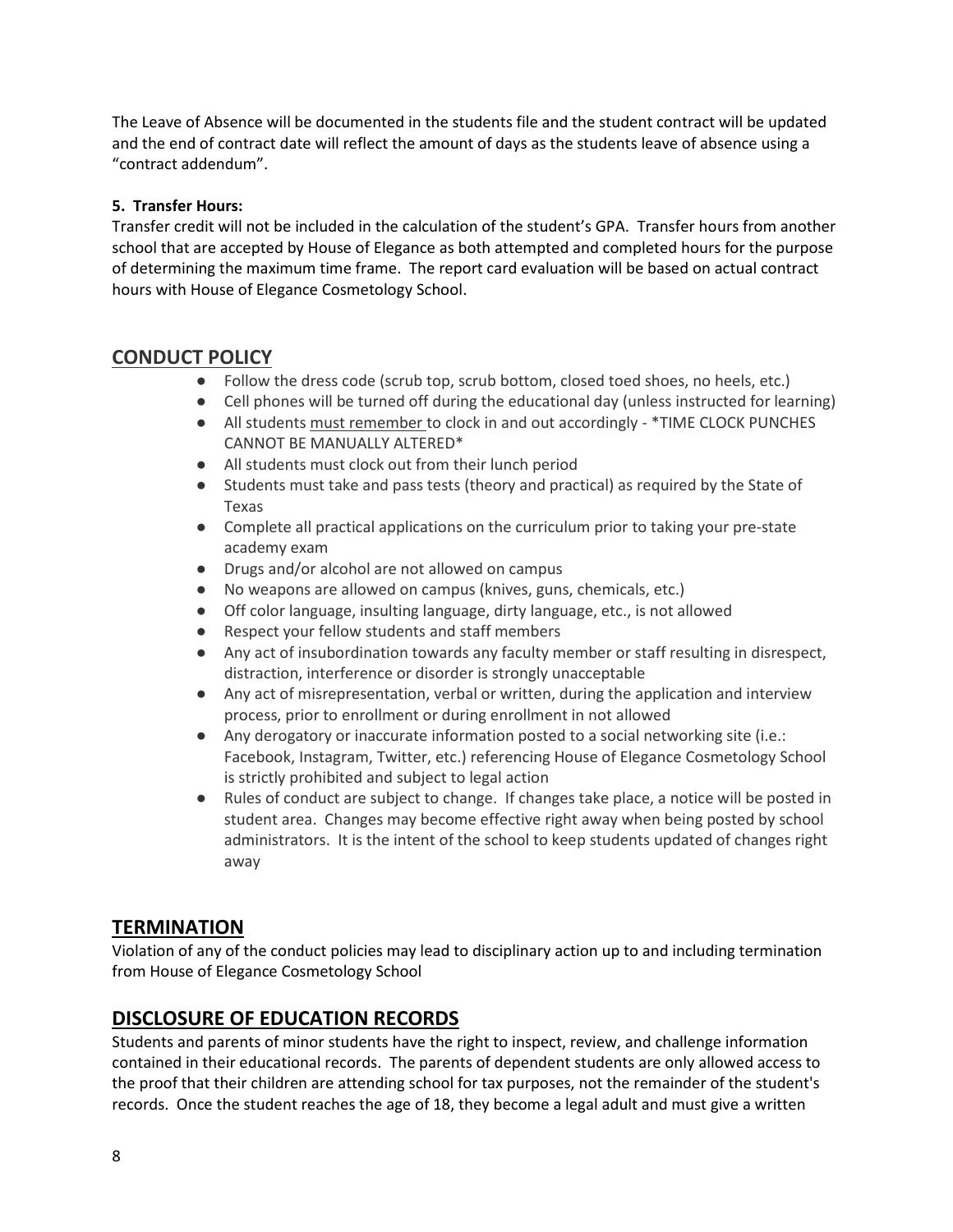consent for their records to be released, even to their parents. However, a staff member must be present. Educational records are defined as files, materials, and documents, which contain information directly related to the students and are securely maintained by the school. The school will maintain student files for four (4) years. Students are not entitled to inspect the financial records of their parents. Written authorization is required before educational records may be disclosed to third parties with the exception of Governmental Agencies as authorized by law.

# **HEALTH AND PHYSICAL CONSIDERATIONS**

Generally, professionals in the beauty industry must be in good physical health. Licensed Cosmetology Professionals will be working directly with patrons. In most cases of the beauty culture industry there is a great deal of standing, walking, pushing, bending and stretching with can last for long periods of time. A person must consider their physical limitations in terms of making a career consideration that involves extensive training. We promote acceptance of students with physical limitations or disabilities if these students believe they can fulfill the demands of training.

# **Graduation Requirements**

A student must:

- Complete all curriculum hours within 1.5 times the normal program length
- Curriculum applications cumulative GPA of
- Pass the Pre-State exam
- Meet all contracted financial obligations in order to graduate from House of Elegance Cosmetology School

# **DOCUMENT AWARDED UPON GRADUATION**

Upon graduation, a certificate of completion will be awarded

# **HOLIDAYS/SCHOOL CLOSURE**

January 1st - New Year's Day, January 20th - Martin Luther King Day, April 10th & 11th - Easter Holiday, May 25th - Memorial Day, July 4th - Independence Day, September 7th - Labor Day, November 26th, 27th, 28th - Thanksgiving Holidays, December 24th, 25th, 26th - Christmas Holidays

## **SCHOOL CALENDAR**

Aside from a holiday or other school closure, new classes are scheduled to start the second (2nd) Monday of each month

# **STUDENT CLOCK HOUR POLICY**

House of Elegance Cosmetology School is using Trueshift time and attendance to track student hours of attendance. On the first day of class, each student will be entered into the time clock system using the biometric (thumbprint) option. The student will use their thumbprint to clock IN and OUT on the electronic time system at the start and end of each day. This includes clocking IN and OUT for breaks, lunch breaks, and any time the student leaves and returns to the school. Students will be issued a code in case the biometric option is not working. In the event of a time clock failure a daily sign in sheet will be used as back up data.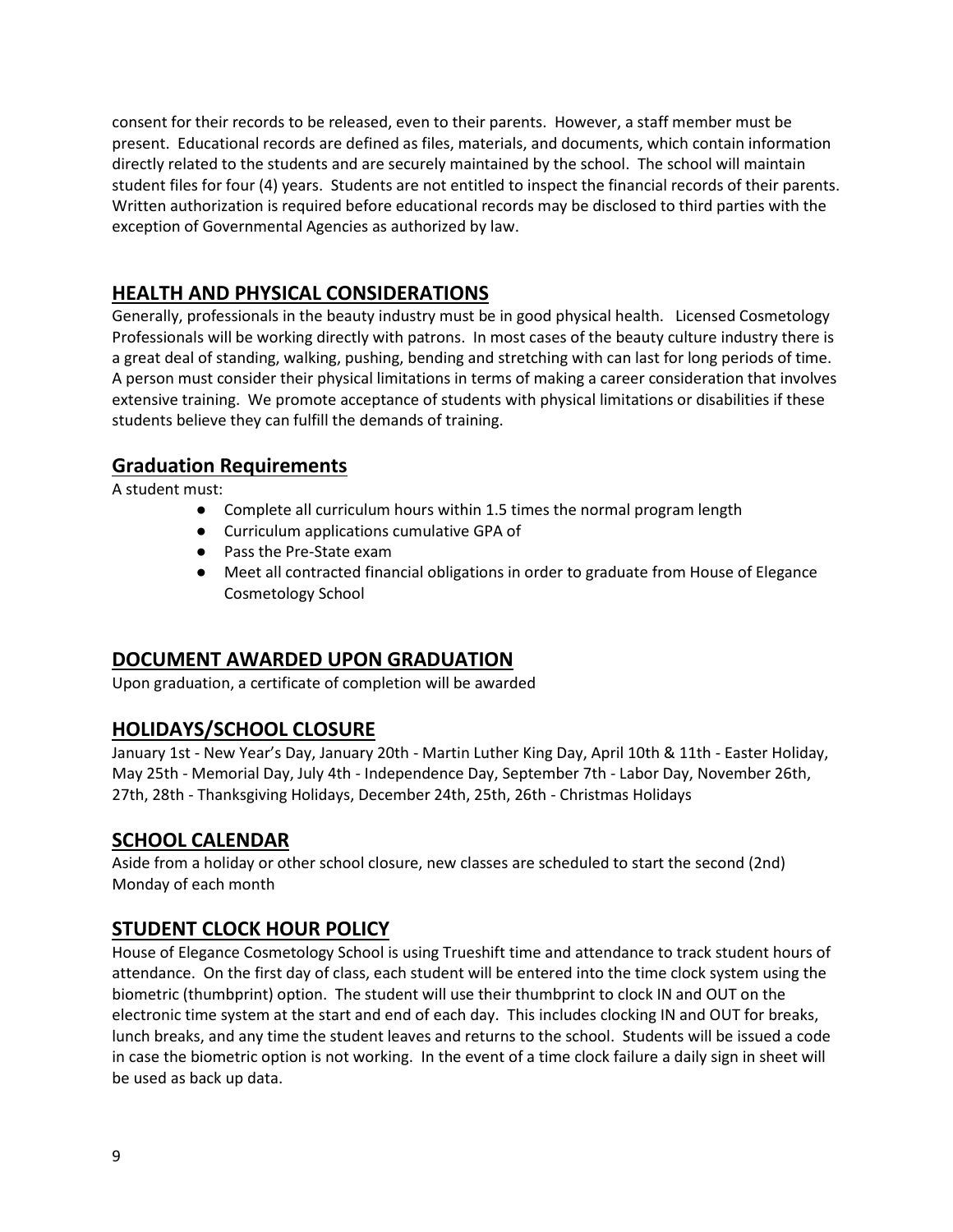**NOTE**: Students need to make sure they clock IN and OUT at the beginning and end of each day; otherwise students will lose all their hours of attendance for the day. **\*\*TIME CLOCK PUNCHES CANNOT BE MANUALLY ALTERED\*\***

in addition to clocking IN and OUT on the Trueshift time clock to earn clock hours, students are also required to fill out a weekly operation sheet, which will show each student's daily applied efforts and all of the operations completed on this sheet must be initialed by the student and instructor in order to receive credits.

One (1) clock hour equals 60 minutes of instruction.

### TIME CARD CREDIT

The following is a guideline for the instructor to issue credits

- Each practical/service must be initialed in the proper category. If that category is complete, the instructor may issue credit in a comparable category
- The portion of the time card reflecting hours are in Theory hours earned and any class the instructor has demonstrated
- The portion of the time card concerning operations is to be applied towards efforts of the student as they manually perform practical subjects
- Some practical operations may take longer to perform and may be different from student to student. Note the following time frame the State Board gives for each operation:
- **1. Facial = 15 minutes**
- **2. Manicure = 25 minutes**
- **3. Chemical Mock = 40 minutes**
- **4. Hair Cut = 45 minutes**
- **5. Permanent Waving = 25 minutes**
- **6. Curl Demo = 10 minutes**
- **7. Thermal Styling = 10 minutes**

Using the above, the Board would understandably not consider a student capable of performing more than five (5) haircuts per day

## **NOTICE OF STUDENT RIGHTS**

- You may cancel your enrollment agreement or contract for school, without any penalty or obligation no later than midnight of the 3rd business day following your date of signed contract excluding Saturdays, Sundays and legal holidays
- Students who cancel their enrollment agreement after starting classes will be responsible for the non-refundable registration fee, withdrawal fee, the cost of any kits, textbooks, or other supplies issued, and clock hours accumulated
- After the end of the cancellation period, you also have the right to stop school at any time and receive a refund for the part of the course not taken. Your refund rights are described in the contract. If you have lost your contract, ask the school for a description of the refund policy.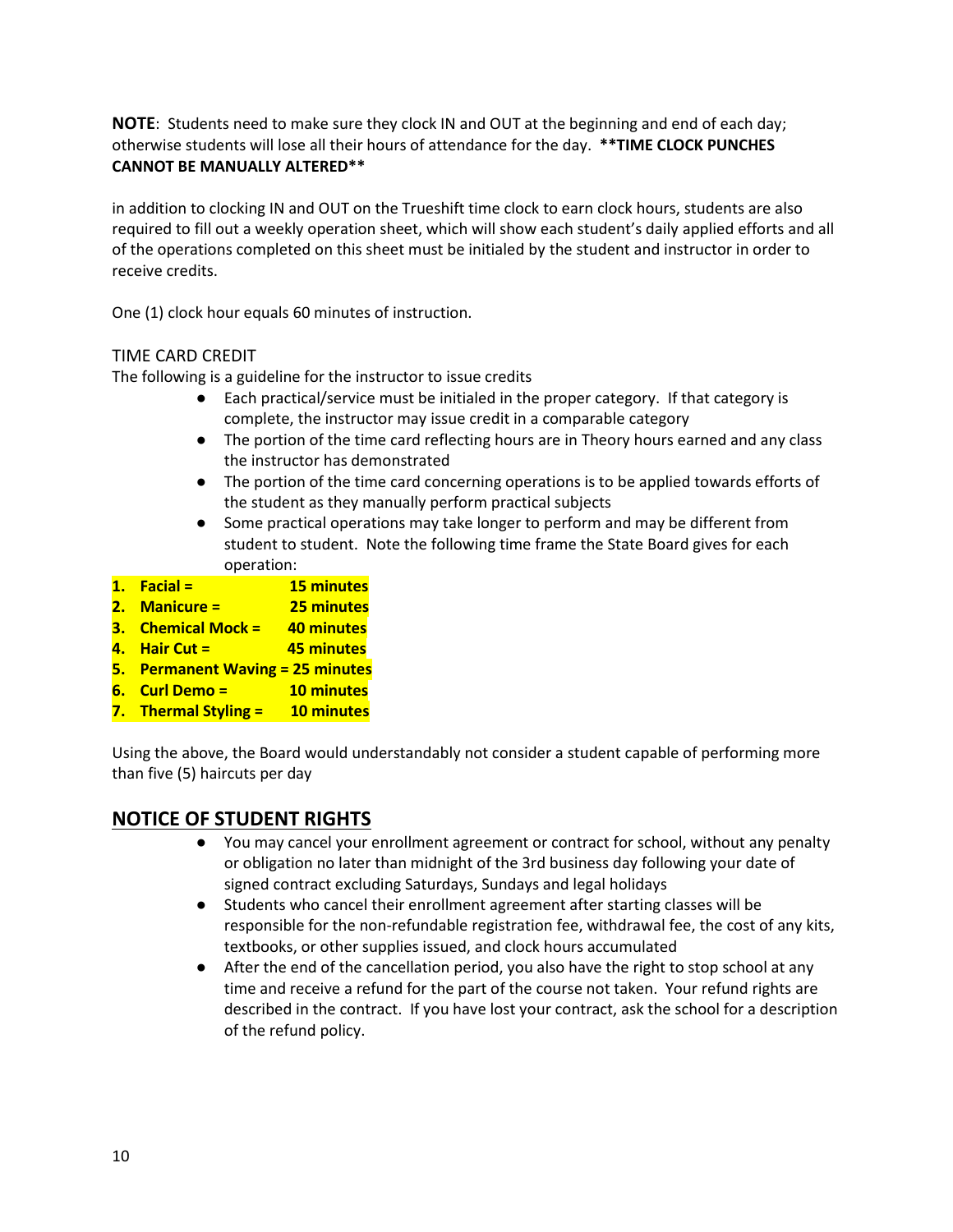# **SCHOOL RULES AND REGULATIONS**

- School hours are Monday Friday 8:30 a.m. until 5:00 p.m.
- Use TrueShift to clock in & clock out. It is mandatory to clock out & clock back in for lunch breaks. It is mandatory to clock out when leaving the building. If a student fails to clock out, the student will have their hours deducted by the instructor.
- No student is allowed to clock in & clock out for another student. This rule is enforced by instructors and administrative staff.
- Students lunch breaks will be assigned between 11:00 a.m. and 1:30 p.m. Students need to report to an instructor if they have not taken a lunch break by 1:30 p.m. Lunch is 30 minutes. Lunch period is each student's responsibility and must be staggered.
- In case of illness or emergency on any day, the student must call in to the school to report their absence by 9:10 a.m. of that morning.
- Students must wear the assigned student uniform (scrubs). Uniforms must be kept neat and clean. No tank top, mini-skirts, or extra accessories (i.e.: hats, baseball caps, sunglasses, head gear, etc.) Black-closed toe and low heel shoes are required.
- Students Bags / Satchels/ Back-Packs / Purses must be clear and see through.
- Staff will check bags / satchels / back-packs / purses leaving the facility on an as-needed basis.
- Smoking is ONLY allowed in designated areas OUTSIDE the building.
- No visitors are permitted in the classroom or student lounge area unless approved by a school staff member.
- School business phones may NOT be used for personal calls.
- No cell phones are allowed during any classes OR on the clinic floor. If a student's cell phone is on, they will be asked to leave the class immediately and not allowed to return until class is over. If a student has been asked to leave the class three (3) times in one (1) month, they can/will be placed on probation.
- Strict adherence to the rules of sanitation and disinfection & personal hygiene is required at all times.
- Students must keep their workstations, in class or on the floor, cleaned and sanitized at ALL times.
- A minimum of 1/2 hour of sanitation must be completed by each student daily. All kits must be in a sanitized condition at the end of each day.
- All students serving the public must be Courteous and Pleasant. If a difficult situation arises, please call an instructor. Students must take guests when assigned to them by their instructor. Students who refuse to take a guest when assigned will be asked to clock out for that day. If a student refuses, then their instructor will clock them out and the student will be asked to leave for the rest of the day.
- No student may leave a guest while working on a service, with the exception of an emergency and must be excused by the instructor.
- Students are not allowed to give services or materials other than what is called for on the service ticket. Students violating this rule will be disciplined accordingly.
- Students will pay in advance for supplies on personal services such as permanents, tints, bleaches, etc. Freshman students are not allowed to work on Senior students and vice versa at any time. Personal services will be allowed on Tuesday - Thursday (only if all of the requirements for the day are met, and students must have the instructor's permission).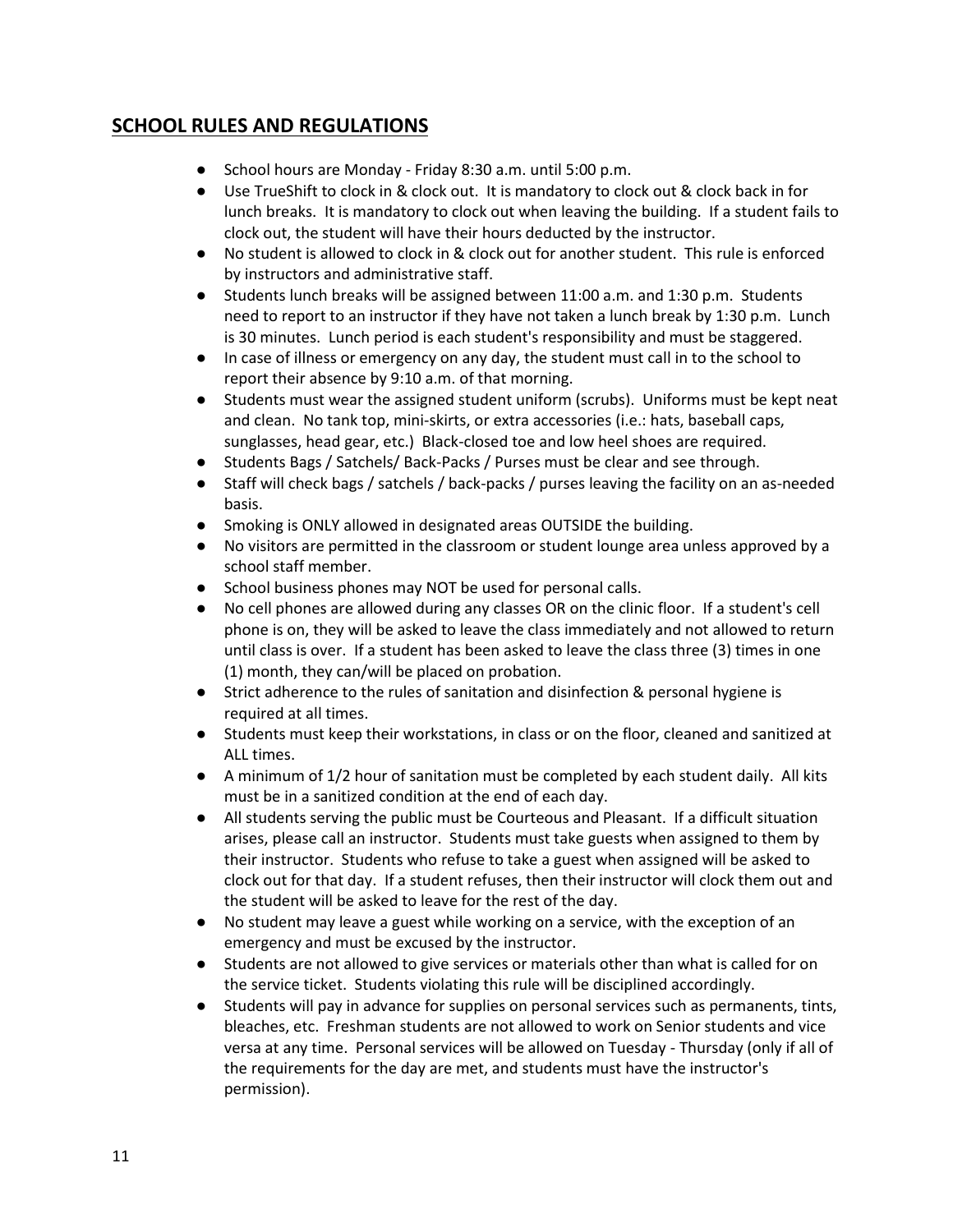- Students are responsible to return the school materials or equipment loaned to them. Students must NOT borrow equipment from other students. Each student is solely responsible for their own personal belongings and materials.
- Students have the privilege at all times to consult with the management on personal problems. The School positively reserves the right to suspend or expel a student who gossips, uses vulgar language or causes discord.
- The school will not tolerate the use of alcohol or drugs at any time. No student will be admitted to class who is under the influence of alcohol or drugs.
- Students must keep a record of hours and services each day as recorded on the student daily record of applied effort. Credit will be given for applied effort only. An instructor must check all work OR credit will NOT be given. Records must be neat and clear.
- Students must maintain an average of 70% or above in Theory and in all practical subjects. Probationary status will result in case of failure to do so.
- Only products furnished by the school will be used unless approved by the instructor.
- Students must comply with all school policies and TDLR regulations.
- Students must notify the administrative staff immediately of any address or telephone change.
- Absence of three (3) days or more without notification shall result in a telephone call from the school to determine the cause of absence. Any student who is absent more than **ten (10) scheduled days** without notifying the school and making further arrangements by signing a Leave-of-Absence will be terminated.
- Theory attendance is required Monday thru Friday, 9:00 a.m. to 10:00 a.m. In the event a student is absent from Theory more than two (2) times a month without a valid excuse (must be approved by a school administrator), the student will be placed on suspension for three (3) scheduled days. In the event a student violates this requirement a 2nd time, the administrative staff has the authority to terminate the student from The House of Elegance Cosmetology School.
- If a student is terminated for gross misconduct, which includes but is not limited to reporting to school under the influence of alcohol or illegal drugs, cheating, stealing, insubordination, threats, and/or bullying, such termination is final and may not be appealed.

These rules are designed to form excellent work habits and attendance, and to aid in completing your course as soon as possible so you may become employed in the Cosmetology Field. **Violation of school rules may result in suspension or termination.**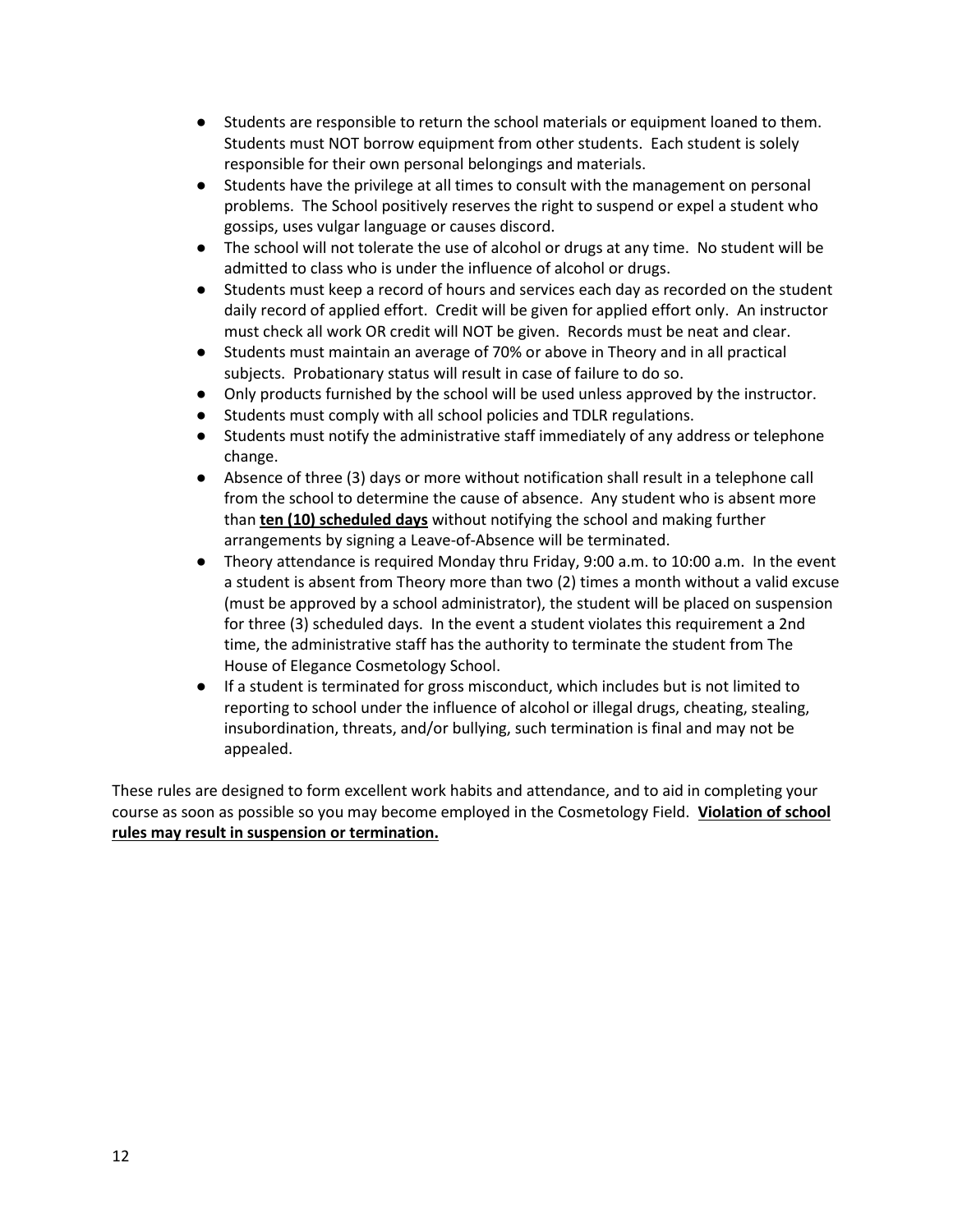## **TUITION AND FEE SCHEDULE**

#### **Program Costs: Cosmetology 1500 Hours** (CIP Code: 12.0401)

Tuition: \$10,000.00 Registration Fee: \$50.00 Books/Kits: \$800.00

**Total: \$10,850.00**

#### **Junior Instructor (750 Hours)** (CIP Code: 12.0413)

Tuition: \$4,500.00 Registration Fee: \$50.00 Books/Kit: \$300.00

**Total: \$4,875.00**

### **Extra Instructional Charges:**

**Students are expected to complete their training within the allowed - as specified - Enrollment Agreement (Contract). If a student goes over the end of contract date, the extra instructional charge will be charged the balance of the remaining actual hours to complete the course. A Contract Addendum will be made - the actual hours and rate per hour will be as follows:**

**Cosmetology: \$10.00 per hour Junior Instructor: \$10.00 per hour**

### **\*Brush Up:**

Students requiring preparation for the State Board Exam will be billed at the course-hourly rates, depending on which license they are applying for AND a registration fee of \$150.00. Students must furnish their own equipment.

**HOUSE OF ELEGANCE BEAUTY SCHOOL RESERVES THE RIGHT TO CHANGE THE TUITION AND FEES AND MAKE SUBJECT CHANGES WITHOUT PRIOR NOTICE - WHEN NECESSARY. ANY CHANGES MADE WILL NOT AFFECT CURRENTLY ENROLLED/ATTENDING STUDENTS.**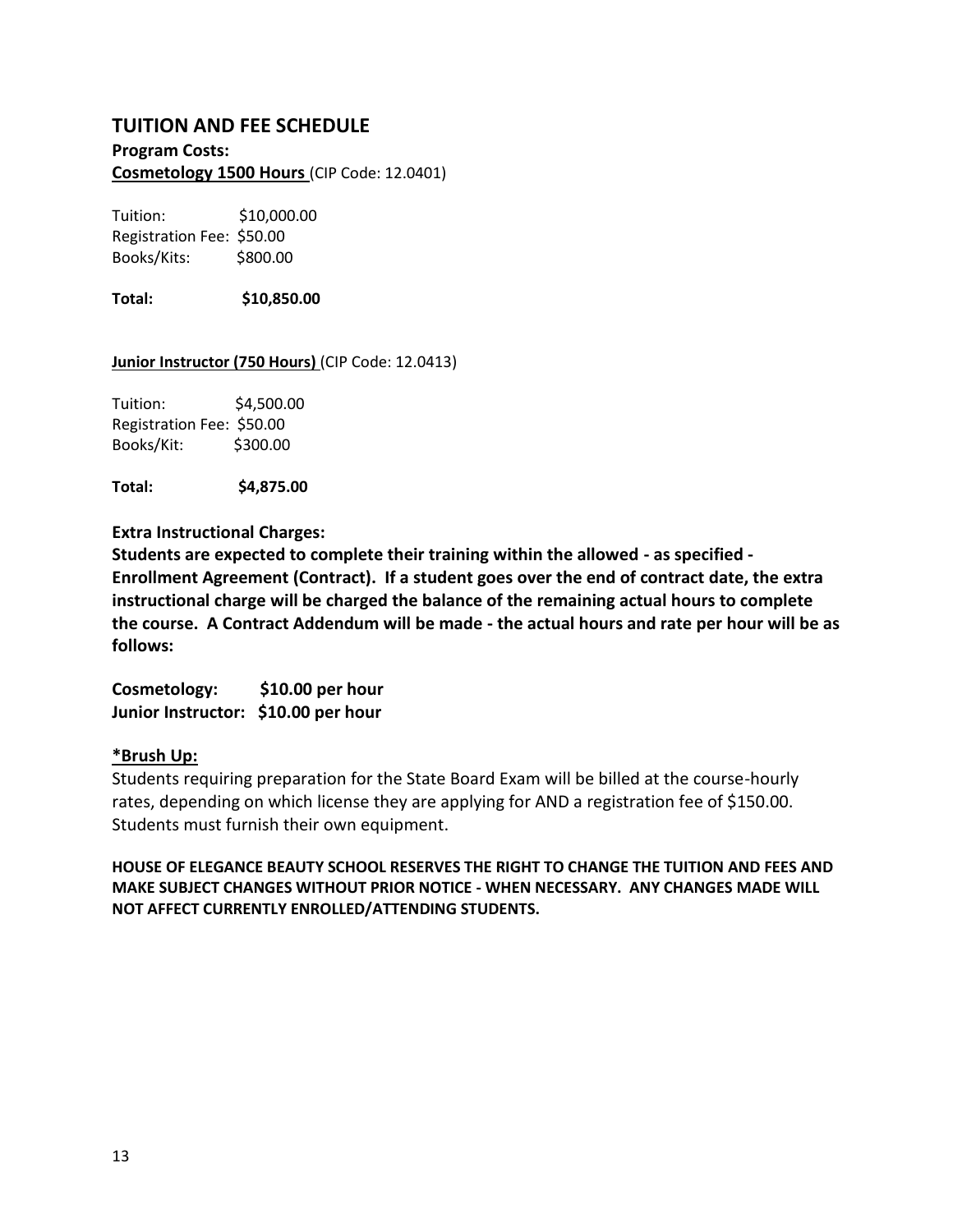## **SCHOLARSHIPS**

Scholarships are available for students enrolled in the Cosmetology Course. House of Elegance Cosmetology School may offer scholarships based on need and/or merit. Students who wish to apply for a scholarship must do so in writing. The request must include the following:

- why do you feel you are a candidate for a scholarship
- what receiving a scholarship means to you
- How would you benefit from receiving a scholarship

Additionally, students seeking a scholarship must have three (3) letters of recommendation from sources outside of the immediate family. Request for a scholarship must be submitted to the School Administrator prior to being admitted to House of Elegance Cosmetology School. Consideration and/or approval for the scholarship funds are made after an assessment of the student's eligibility from other financial resources. The decision to grant the scholarship funds rest' solely at the discretion of the School Administrators, and may not be appealed. Scholarship funds are for tuition only and cannot be used for books, kits, fees, registration fees, re-enrollment fees, over-contract fees, etc.

If you qualify for scholarship funds, the following requirements must be followed:

- 1. Attend a minimum of thirty (30) clock hours per week or six (6) hours per day Monday thru Friday, 9:00 am to 3:30 p.m. (that is the very minimum)
- 2. Attend a minimum of twenty (20) clock hours per week or four (4) hours per day Monday thru Friday, 9:00am to 1:00 pm. (that is the very minimum)

The qualifying student pays the remaining tuition costs during their training period. All students pay their own student permit fee, books and kits. In the event a student does not qualify for any scholarship, a personal payment plan is available with a no interest student contract. Any monies due must be paid prior to a student's graduation from the House of Elegance Cosmetology School. If you discontinue your studies, do not meet SAP (Satisfactory Academic Progress), or if you are terminated, the remaining scholarship monies will become null and void.

ALL TUITION AND FEES ARE PAYABLE IN ADVANCE unless other arrangements have been made prior to commencement of classes. Payment schedules (weekly, bi-weekly, monthly) are available. No interest is charged by the school when the course is paid in full prior to the completion of the course.

## **PAYMENT METHODS**

There are three (3) payment methods available:

weekly, bi-weekly (every two (2) weeks), and monthly. Weekly and bi-weekly payments are due on Mondays. Monthly payments are due on the 1st of every month. Payments are considered late after five (5) calendar days that will result in a late fee of \$25.00 - for weekly & bi-weekly payment plans. Monthly payment plan late fee will result in a \$35.00 fee. Students will not be allowed to clock in if currently late on payments.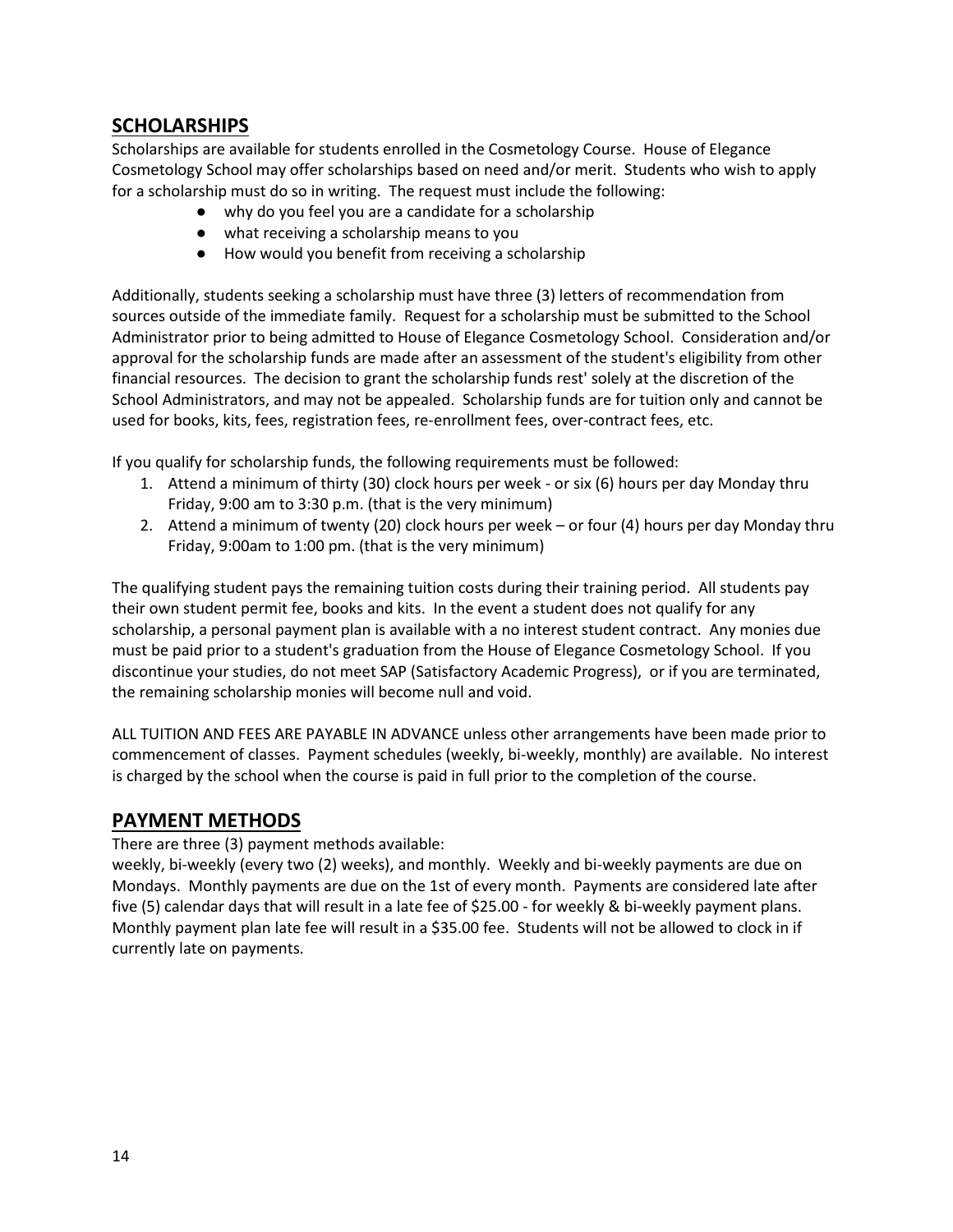# **CANCELLATION AND SETTLEMENT (REFUND)** POLICY (1602.457 - TDLR)

You have a right to cancel the Enrollment Agreement (Contract) for a course of instruction including any equipment such as books, materials, supplies or any other goods related to the instruction offered in the Enrollment Agreement (Contract), until midnight of the 3rd business day (which does not include Saturdays, Sundays or legal holidays) after the date of signed Enrollment Agreement/Contract. Business day means, except for home study or correspondence, Mondays and Fridays and a day on which you were scheduled to attend a class session. Cancellation shall occur when you give written notice of cancellation at the address of the school shown on the top of the front page of the Enrollment Agreement/Contract. You can do this by hand delivery or USPS. The written notice of cancellation, if sent my mail, is effective when deposited in the mail properly addressed with postage paid. The written notice of cancellation need not take any particular for and however expressed, it is effective if it shows that you no longer wish to be bound by the Enrollment Agreement/Contract.

You can use any written means of notice that you wish. The school may deduct its documented cost for the equipment from any refund that may be due to you. Once you pay for this equipment, it is yours to keep without further obligation. **NOTE: Beauty Supplies are not returnable equipment due to sanitary reasons.** Therefore, once you accept the supplies, the cost will be charged to your student ledger. An applicant not accepted by the school or a student who cancels the Enrollment Agreement/Contract within three (3) business days are entitled to a full refund regardless of whether or not the student actually started training. If a student who does not return from a leave-of-absence, the last date of a leave-of-absence is used as the termination date. Students shall receive a pro-rata refund of tuition if the school closes down. If a course is cancelled subsequent to the student's enrollment, and before instruction in the course has begun, the school shall refund all of the monies paid by the student or provide a completion of the course.

# **INSTITUTIONAL REFUND POLICY**

### **Refund Policy** (Section 1602.458 - TDLR)

(a) The holder of a private beauty culture school license shall maintain a refund policy to provide for the refund of any unused part of tuition, fees, and other charges paid by a student who, at the expiration of the cancellation period established under Section 1602.457:

(1) fails to enter the course of training;

- (2) withdraws from the course of training; or
- (3) is terminated from the course of training before completion of the course.

(b) The refund policy must provide that:

- (1) the refund is based on the period of the student's enrollment, computed on the basis of course time expressed in scheduled hours, as specified by an enrollment agreement, or other document acceptable by the department;
- (2) the effective date of the termination for refund purposes is the earliest of:
	- (A) the last date of attendance, if the student is terminated by the school;
	- (B) the date the license holder receives the student's written notice of withdrawal; or
	- (C) 10 school days after the last date of attendance; and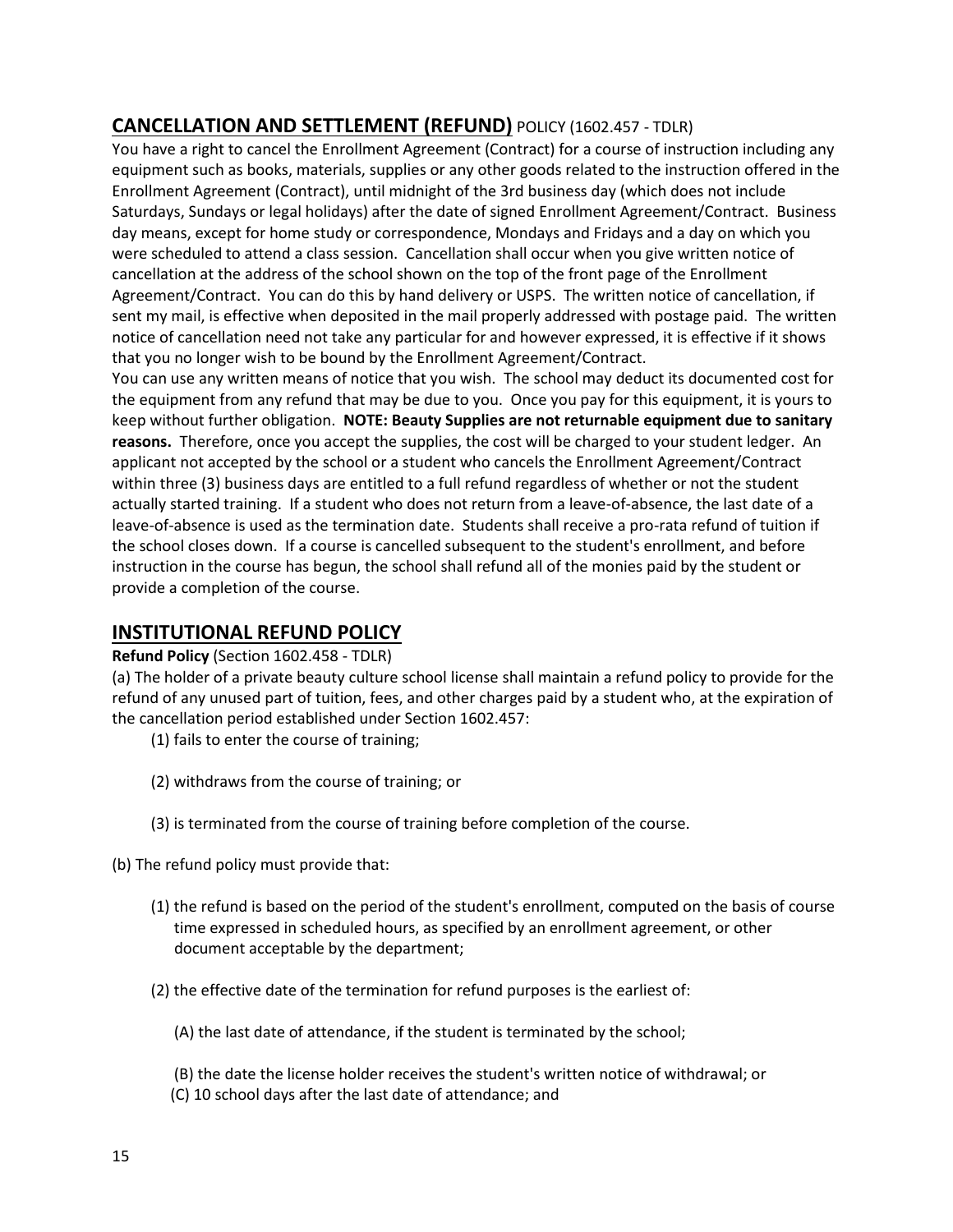- (3) the school may retain not more than \$100 if:
- (A) tuition is collected before the course of training begins; and
- (B) the student fails to withdraw from the course of training before the cancellation period expires.

## **Withdrawal or Termination of Student** (Section 1602.459 - TDLR)

(a) If a student begins a course of training at a private beauty culture school that is scheduled to run not more than 12 months and, during the last 50 percent of the course, withdraws from the course or is terminated by the school, the school:

- (1) may retain 100 percent of the tuition and fees paid by the student; and
- (2) is not obligated to refund any additional outstanding tuition.

(b) If a student begins a course of training at a private beauty culture school that is scheduled to run not more than 12 months and, before the last 50 percent of the course, withdraws from the course or is terminated by the school, the school shall refund:

- (1) 90 percent of any outstanding tuition for a withdrawal or termination that occurs during the first week or first one-tenth of the course, whichever period is shorter;
- (2) 80 percent of any outstanding tuition for a withdrawal or termination that occurs after the first week or the first one-tenth of the course, whichever period is shorter, but within the first three weeks of the course
- (3) 75 percent of any outstanding tuition for a withdrawal or termination that occurs after the first three weeks of the course but not later than the completion of the first 25 percent of the course; and
- (4) 50 percent of any outstanding tuition for a withdrawal or termination that occurs not later than the completion of the first 50 percent of the course.

(c) A refund owed under this section must be paid not later than the 30th day after the date the student becomes eligible for the refund.

## **Withdrawal From Course**

Students have the right to withdraw from a course of instruction at any time. If a student withdrawals from the course of instruction after the period allowed for cancellation of the Enrollment Agreement, which is until midnight of the third (3rd) business day following the first day of the signed student contract, the school will remit a refund less a registration fee is applicable, not to exceed \$150.00, within 45 days of the date the school determined the student had withdrawn. Students are obligated to pay only for educational services rendered and for equipment ordered (books & kit).

For the purpose of determining the amount a student owes for the time you attended, they shall be deemed to have withdrawn from the course when any of the following occurs: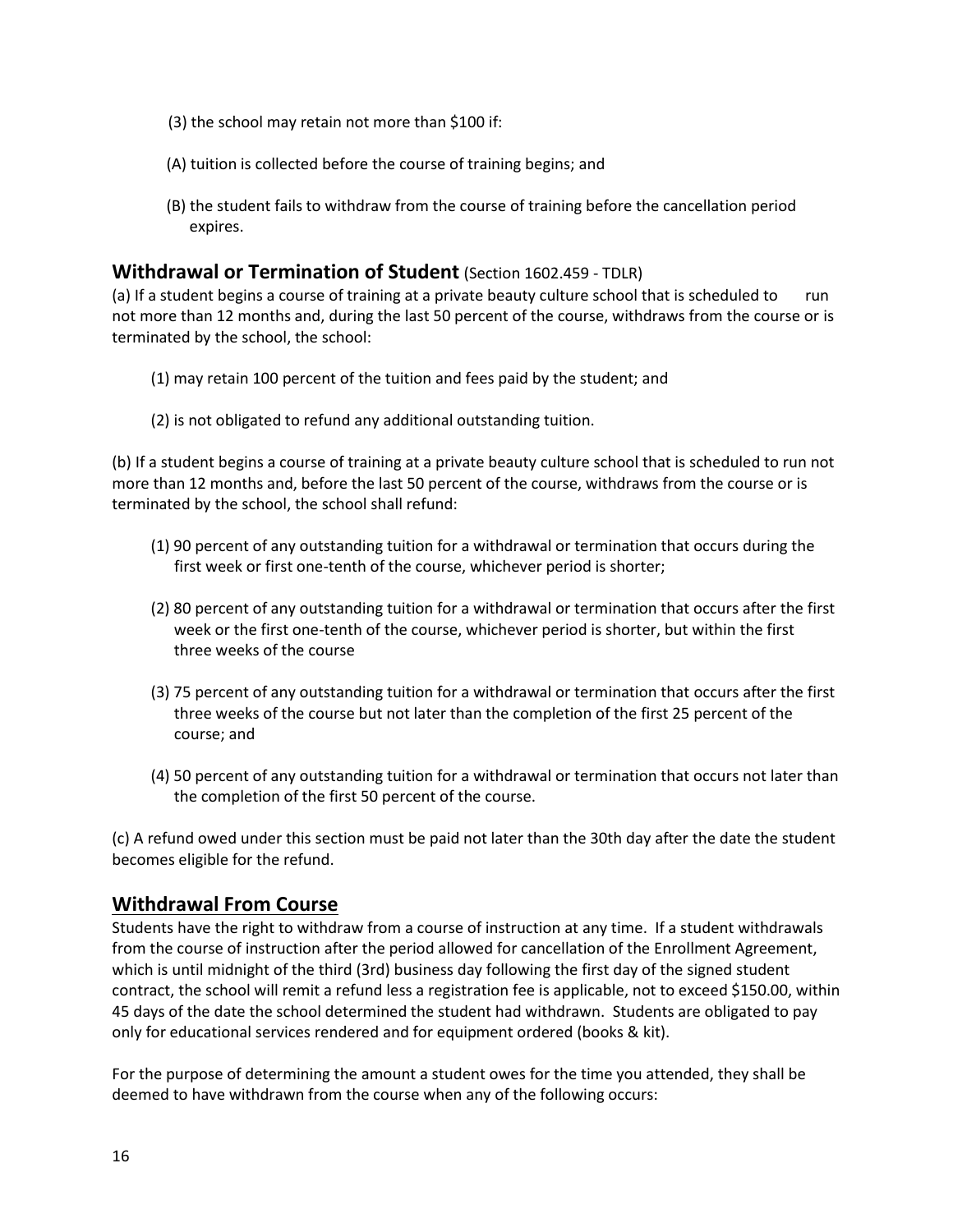- (a) Student notifies the school of your withdrawal or the actual date of withdrawal or,
- (b) If the school terminates the student's Enrollment Agreement or,
- (c) Student fails to attend classes for a 30-day period. In this case, the date of withdrawal shall be deemed to be the last date of recorded attendance.
- (d) If a student is withdrawn on a leave-of-absence, the date the student is due to return from a leave-of-absence is the date of withdrawal and will only be charged to the last date of attendance.

**Enrollment Time** is defined as **scheduled hours** of attendance, expressed as a percentage of the total number of hours in the program. For students who enroll in and begin classes, the schedule of tuition adjustments and refunds will be calculated as the following:

| Percentage Length Completed to<br>Total Length of Program or Course |    |      | Amount of Total Tuition Owed<br>to the School |  |
|---------------------------------------------------------------------|----|------|-----------------------------------------------|--|
|                                                                     |    |      |                                               |  |
| 0.01%                                                               | to | 10%  | 10%                                           |  |
| 10.1                                                                | to | 20%  | 20%                                           |  |
| 20.1                                                                | to | 25%  | 25%                                           |  |
| 25.1                                                                | to | 50%  | 50%                                           |  |
| 50.1                                                                | to | 100% | 100%                                          |  |

**Reentry of Student After Withdrawal or Termination** (Section 1602.461 - TDLR) If a student voluntarily withdraws or is terminated after completing 50 percent of the course at a private beauty culture school, the school shall allow the student to reenter at any time during the 48-month period following the date of withdrawal or termination.

## **Effect of Student Withdrawal** (Section 1602.462 - TDLR)

(a) A private beauty culture school shall record a grade of incomplete for a student who withdraws but is not entitled to a refund under Section 1602.459(a) if the student:

(1) requests the grade at the time the student withdraws; and

(2) withdraws for an appropriate reason unrelated to the student's academic status.

(b) A student who receives a grade of incomplete may re-enroll in the program during the 48-month period following the date the student withdraws and complete the subjects without payment of additional tuition.

## **Refunds - Transfers**

Refund due to the student will be made within 45 days following the date of withdrawal. When a student requests a transfer to another school, House of Elegance Cosmetology School will prepare all of the academic and financial documentation requested by the student provided any balance due is paid in full.

## **Student Services Policy and Procedure**

The system of delivering student services at House of Elegance Cosmetology School supports and enhances the school's training programs by encouraging student's attendance and student's success.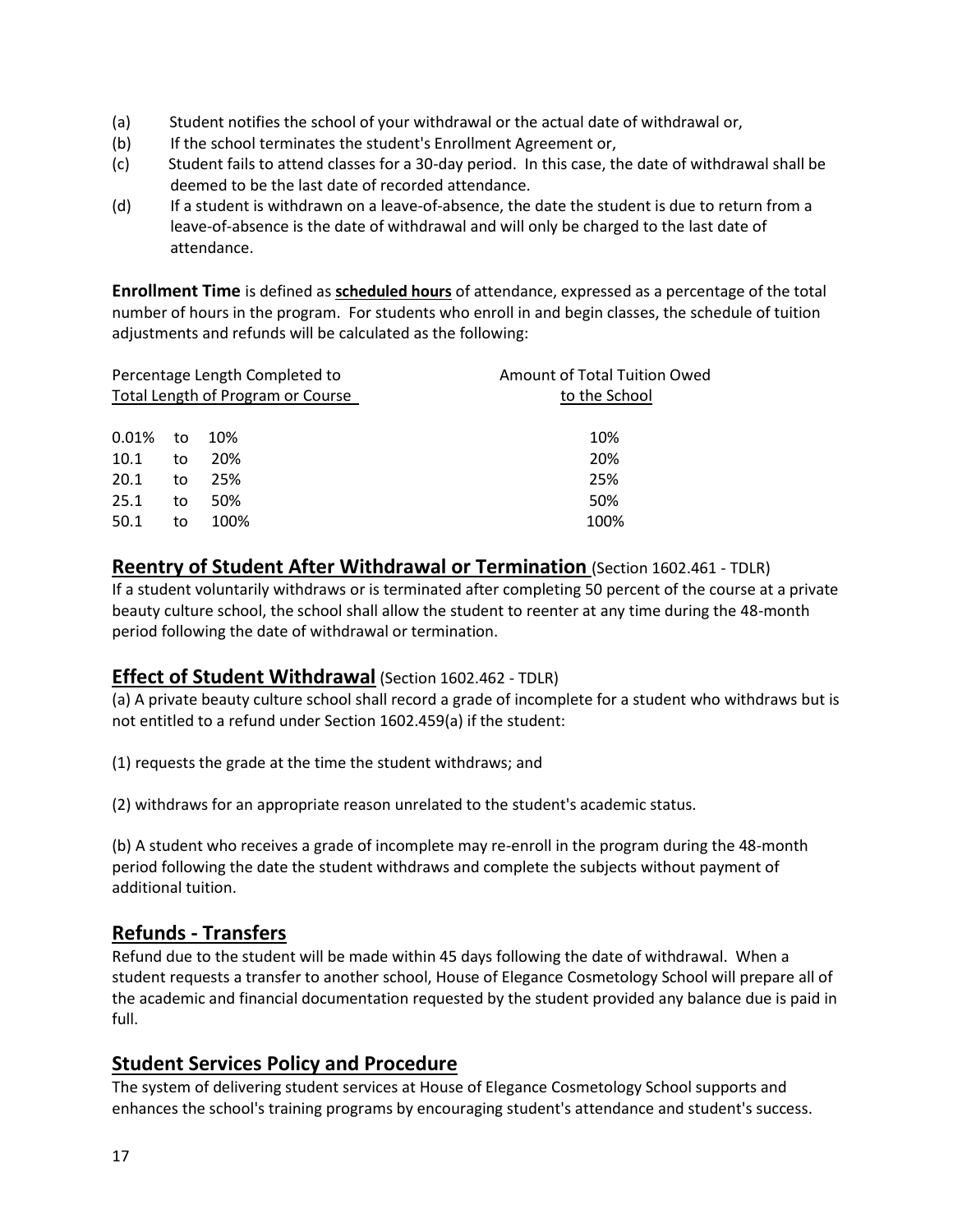We use methods of delivering student services that require all staff members to be a part of the student services delivery system. The purpose of our student services is to assist students in maintaining satisfactory progress and making informed decisions in training and employment.

## **Tardiness Policy**

Students are allowed a 5-minute grace period on tardiness and still be allowed to enter the theory classroom. After the 5-minute grace period, students will not be allowed to clock in until after theory is over.

# **Excused and Unexcused Absence Policy**

We request that a student call to let us know if they will not be attending that day. In lieu of a strict "excused vs. unexcused" policy, as long as a student attends a rate of 70%, they will be in compliance with school regulations. Proof for an excused absence must be provided (i.e., doctor's excuse, etc.), however absences will be recorded on a daily basis not hourly basis (no half-days, partial days, etc.)

## **Leave of Absence**

Students may experience extended personal or other problems, which can make it difficult to attend class. The school may allow a student under such circumstances to apply for a Leave-of-Absence (LOA) from the program of up to thirty (30) days (medical problems allow for a LOA of up to 180 days). LOA's must be requested in writing by the student and must be approved by the school's director. A LOA request form must be filled out and the date of leave and return must be stated on the form prior to the director approving the LOA. Students should not request a Leave of Absence unless absolutely needed.

Under no circumstances can the school grant more than one (1) LOA within a 12-month period. Students on LOA will be assessed any additional charges of tuition. Students returning from an authorized LOA will retain all credit for clock hours and work projects completed and will be returned to the academic progress status they held prior to the start of the Leave of Absence. Students who do NOT return from a LOA will be considered dismissed as of the first day following the end of the leave of absence. The last date of actual attendance prior to the beginning of the LOA will be the last date used to calculate the time in attendance. All refunds due will be issued to the student or appropriate agencies and paid within thirty (30) days of the date dismissed.

# **Student Complaint/Grievance Procedure**

The House of Elegance Cosmetology School will make every attempt to resolve any student complaint that is not frivolous or without merit. Complaint procedures will be included in the new student orientation thereby assuring that all students know the steps to follow should they desire to register a complaint at any time. Evidence of final resolution of all complaints will be retained in school files in order to determine the frequency, nature and patterns of complaints for the school.

Consumer Protection Division, PO Box 12548, Austin, TX 78711, ph. 800-621-0508

Regulatory Agency

For a complaint concerning sanitation, grades and hours, contact Texas Department of Licensing and Regulation (TDLR), which licenses House of Elegance Cosmetology School. TDLR is located at 920 Colorado, Austin, TX 78701. The mailing address is: PO Box 12157, Austin, TX 78731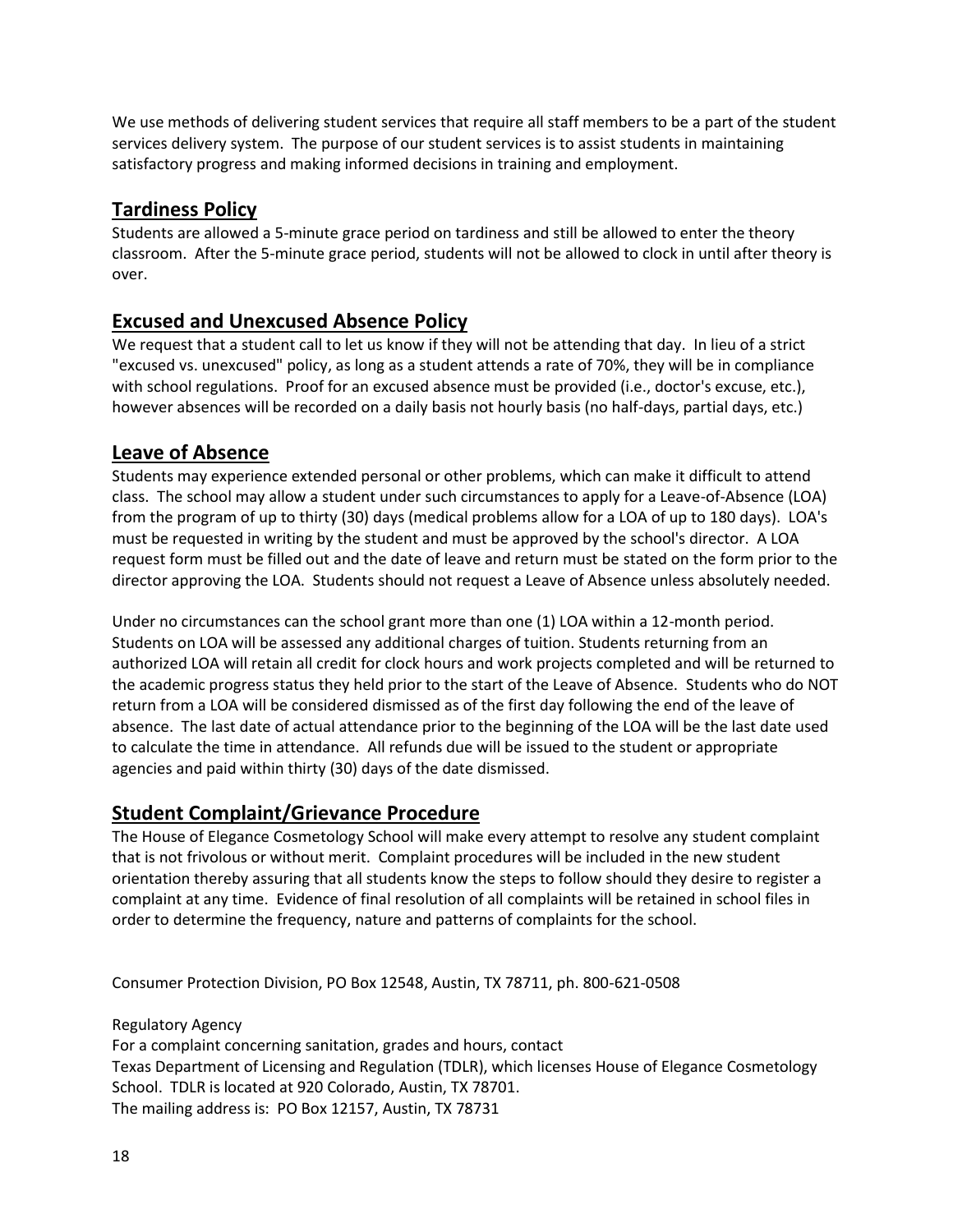Telephone: (512) 463-6599 Toll Free (Texas): (800) 803-9202 Fax: (512) 475-2871 http://www.license.state.tx.us/contact/htm

## **Job Placement**

Placement assistance is provided to students and graduates at no charge. However, the school is not able to guarantee employment after graduation. Placement assistance involves the following:

- Regular board postings of available job openings
- Help with resumes during the course
- Help locating position openings
- Role playing of the interview process

Please note that students must pass the State of Texas written and practical examinations administered by the board before eligible for a position.

## **Student Records**

Student permanent educational records and necessary financial records containing student's name, address, telephone number, social security number, date of birth, program of study, start date, completion or withdrawal date, clock hours, and grades are maintained securely either on a computer or locked file cabinets for a period of a minimum of four (4) years starting from the date of graduation.

# **Other Costs**

- Although the student kit received by each student either meets or in most cases, exceeds, the required tools for beginning students, you will purchase at your own cost additional tools or equipment as student growth occurs
- State of Texas Student Permit Fee: \$25.00
- Extra-Instructional Charge for students enrolled in the contracted course and exceeding their calculated completion date will be assessed at \$10.00 per hour
- Re-Enrollment Fee: \$100.00
- Late Payment Fee: \$25.00
- Withdrawal Fee: \$100.00
- Personal 2x2 Photograph: Cost will vary
- Uniforms: Cost will vary
- State Board Exam Kit: Cost will vary
- Books and Kits: non-refundable once issued
- Contract Update Processing Fee: \$100.00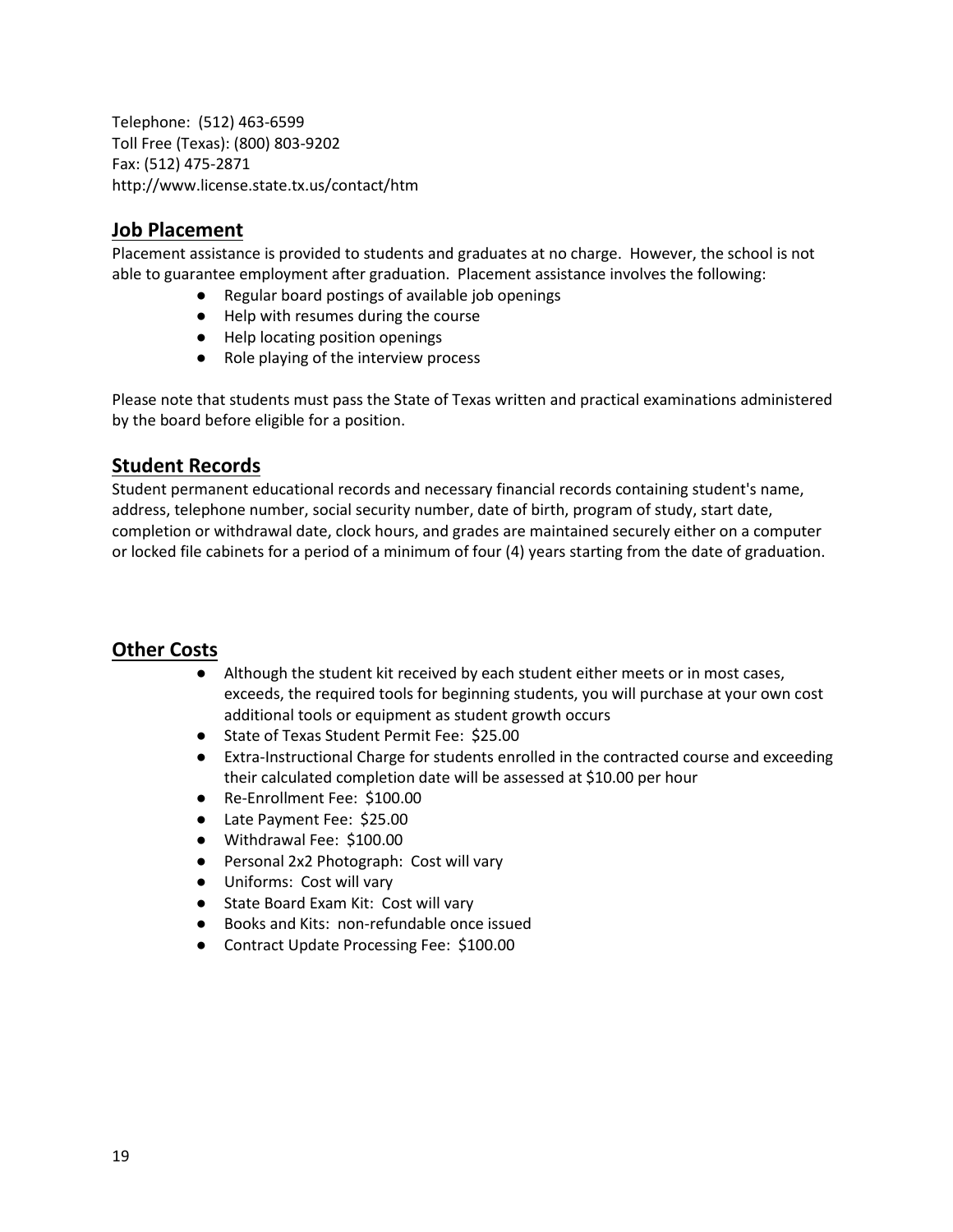# **Courses Offered:**

House of Elegance Cosmetology School offers the following courses of study:

Cosmetology: 1500 Clock Hours Junior Instructor: 750 Clock Hours

All Courses are taught in English

# **Program Title: Cosmetology 1500 Hours**

## **Description:**

The primary of this cosmetology course is to train the student in the basic manipulative skills, safety judgments, proper work habits, and desirable attitudes necessary to obtain licensing and for competency in entry-level positions in cosmetology or a related career field. You must attend a minimum of 20 clock hours weekly and not more than 48 hours per week.

## **Objectives:**

Upon completing the course requirements, the graduate will be able to:

1. Perform basic manipulative skills in the area of hair styling, hair shaping, hair coloring, texture services, scalp and hair conditioning, skin and make-up, manicure, pedicure, and nails

2. Perform basic analytical skills to determine proper make up, hairstyle, and color application for the client's overall image.

3. Apply theory learned, technical information, and related matter to assure sound judgments, decisions and procedures.

4. Acquire business management skills common to cosmetology

## Skills to be Developed:

1. Learn the proper use of implements relative to all cosmetology services

2. Grasp the knowledge of analyzing the scalp, face, and hands before all services to determine any disorders

- 3. Learn the procedures and terminology used in performing all cosmetology services
- 4. Learn the application of daytime and evening make up
- 5. Learn the proper procedure of manicures and pedicures

To make sure of continued success, the graduate will continue to learn new and current information related to skills, trends, and methods for career development in cosmetology and related fields.

# **Attitudes and Appreciations to be Developed:**

- 1. The ability to appreciate good workmanship in the cosmetology field
- 2. To have positive behaviors toward the public and fellow students and co-workers
- 3. Appreciation of honesty and integrity
- 4. Have an improved personality in dealing with guests, fellow students and colleagues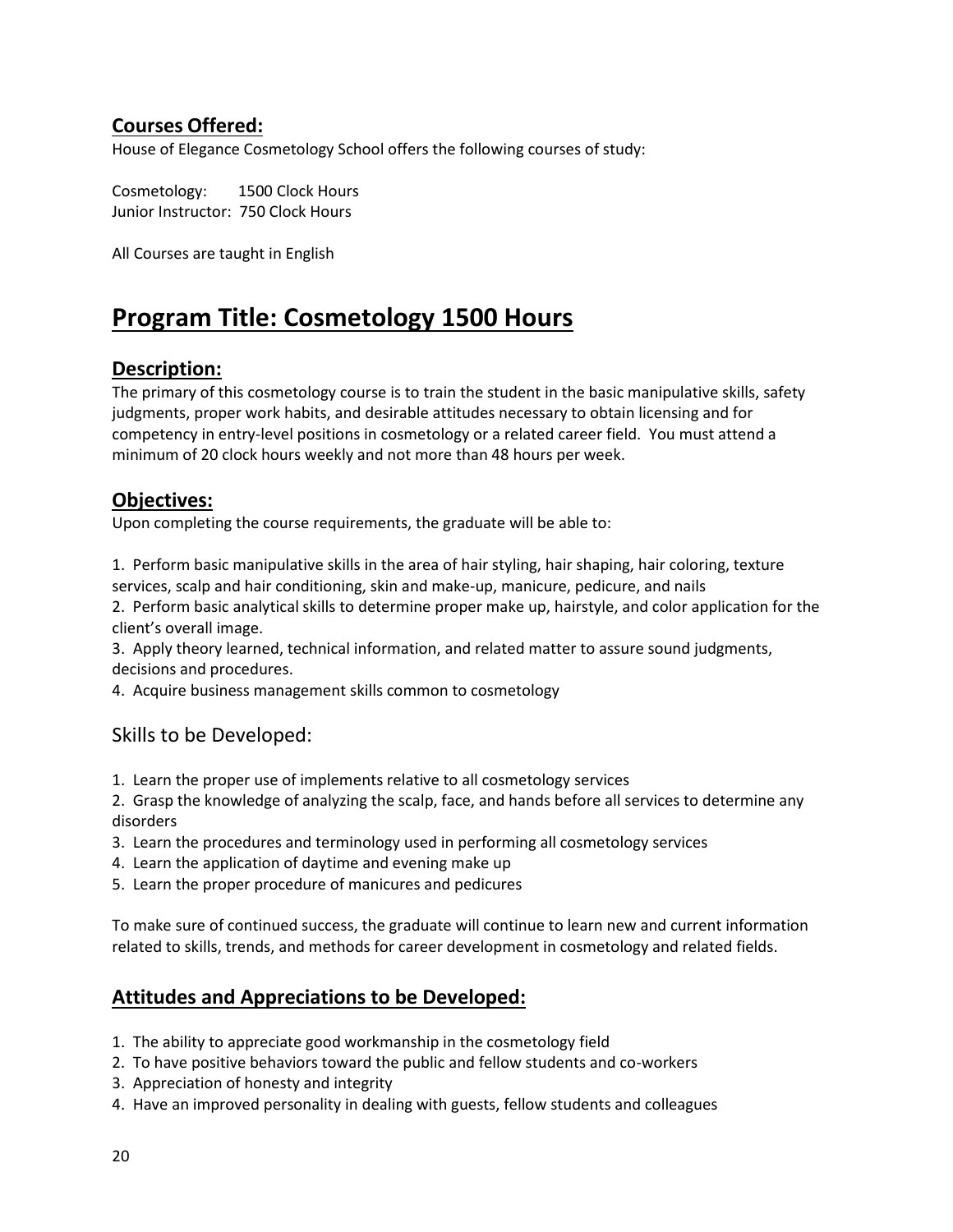## **References:**

Students will have access to a library of references, periodicals, books, audio/visual disks to support the course of study. Students are encouraged to use these materials to enhance their training and knowledge.

## **Format:**

The clock hour education is provided through a series of learning steps that address specific tasks necessary for the state board preparation, graduation, and entry level job skills. Clinic equipment, implements, and the products are comparable to those used in the industry. Each student will receive instruction that relates to the performance of useful, creative and productive career-oriented activities. The course is presented through lecture, demonstration and student participation. Audio visual aids, guest speakers, field trips, projects, activities, and other related learning methods are used in the course.

| <b>Subject</b>                                   |      |
|--------------------------------------------------|------|
| Hair Cutting, Styling, and Related Theory        | 500  |
| Hair Coloring and Related Theory                 | 200  |
| Cold Waving and Related Theory                   | 200  |
| Orientation, Rules and Laws                      | 100  |
| Manicuring and Related Theory                    | 100  |
| Shampoo and Related Theory                       | 100  |
| Chemistry                                        | 75   |
| Salon Management and Practices                   | 75   |
| Hair and Scalp Treatment and Related Theory      | 50   |
| <b>Chemical Hair Relaxing and Related Theory</b> | 50   |
| Facials and Related Theory                       | 50   |
| <b>Total Hours</b>                               | 1500 |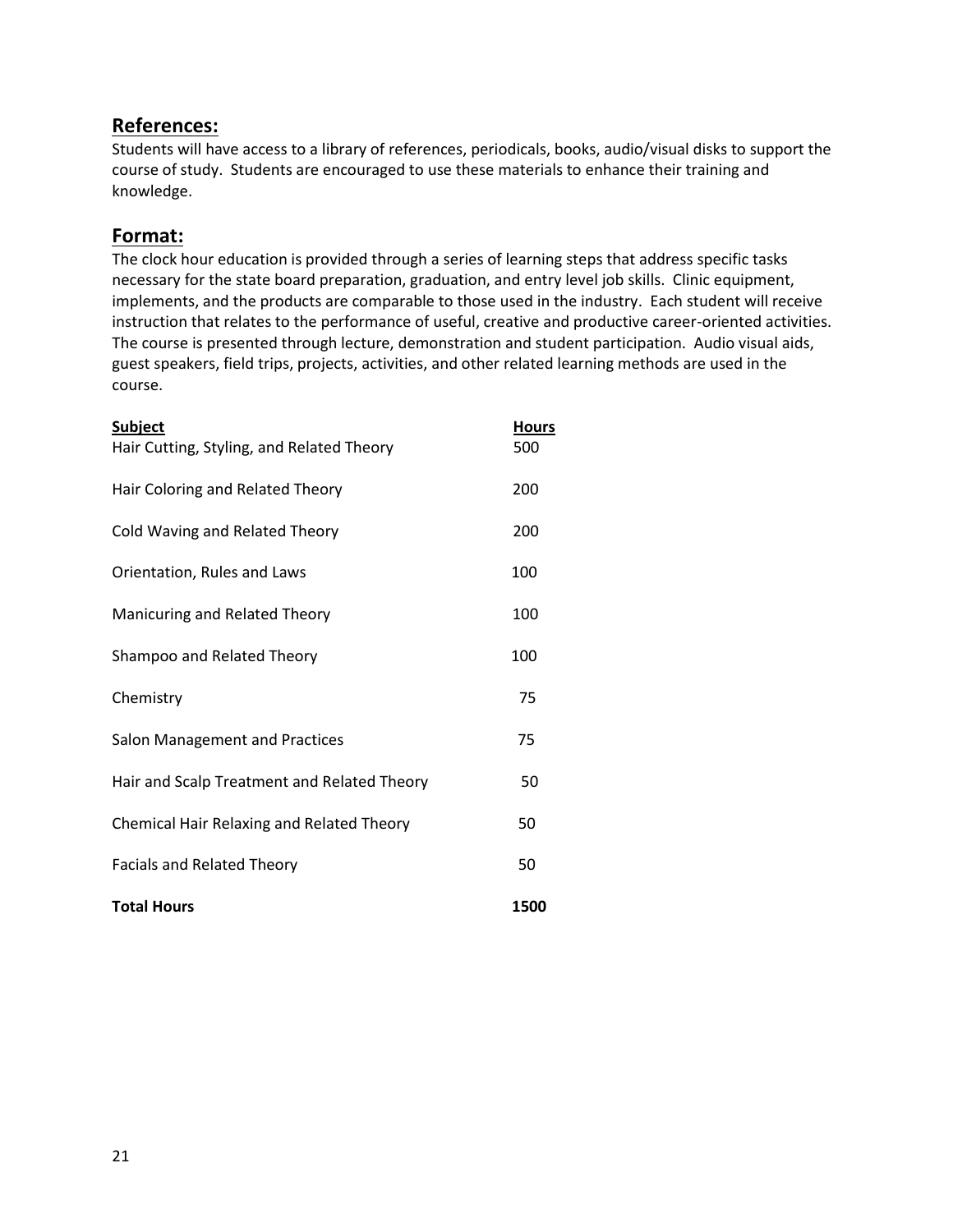### **Each cosmetology student must complete practical applications of the curriculum as follows:**

| A) Client Protection<br>B) Hairdressing:<br>Arranging, cutting, dressing, shampooing, curling, | <b>600 applications</b><br><b>600 applications</b> |
|------------------------------------------------------------------------------------------------|----------------------------------------------------|
| styling                                                                                        |                                                    |
| C) Sanitation                                                                                  | 500 applications                                   |
| D) Hair Coloring:                                                                              | 100 applications                                   |
| Temporary, semi-permanent, permanent, bleaching,                                               |                                                    |
| dimensional, coloring, color mixing                                                            |                                                    |
| E) Chemical Hair Services:                                                                     | 100 applications                                   |
| Minimum of 15 services in each category:                                                       |                                                    |
| 1. restructuring                                                                               |                                                    |
| 2. permanent Waving                                                                            |                                                    |
| 3. straightening and relaxing                                                                  |                                                    |
| F) Facials:                                                                                    | 30 applications                                    |
| Minimum of 5 services in each category:                                                        |                                                    |
| 1. skin analysis and care                                                                      |                                                    |
| 2. manipulation and massage                                                                    |                                                    |
| 3. skin care                                                                                   |                                                    |
| 4. removal of hair by waxing, tweezers depilatories                                            |                                                    |
| 5. make-up and brow arching                                                                    |                                                    |
| G) Scalp and Hair Treatments                                                                   | <b>30 applications</b>                             |
| <b>H) Manicures and Pedicures</b>                                                              | 30 applications                                    |

The above-mentioned applications may be performed on a mannequin, a student, or a guest. Mock applications may be used when appropriate and necessary. It shall be the responsibility of the student to keep a record of the number of practical applications performed but must be verified by an instructor by signature.

### **Licensing Requirements:**

Applicants must be 17 years of age or older and have a high school diploma, GED, or have passed an Ability to Benefit test. A Cosmetology license will be granted by the Texas Department of Licensing and Regulation Department only after a student has successfully completed and graduated from the Cosmetology course as described above and passed the Cosmetology State Board written and Cosmetology State Board practical exams with a minimum passing score of 70% or above.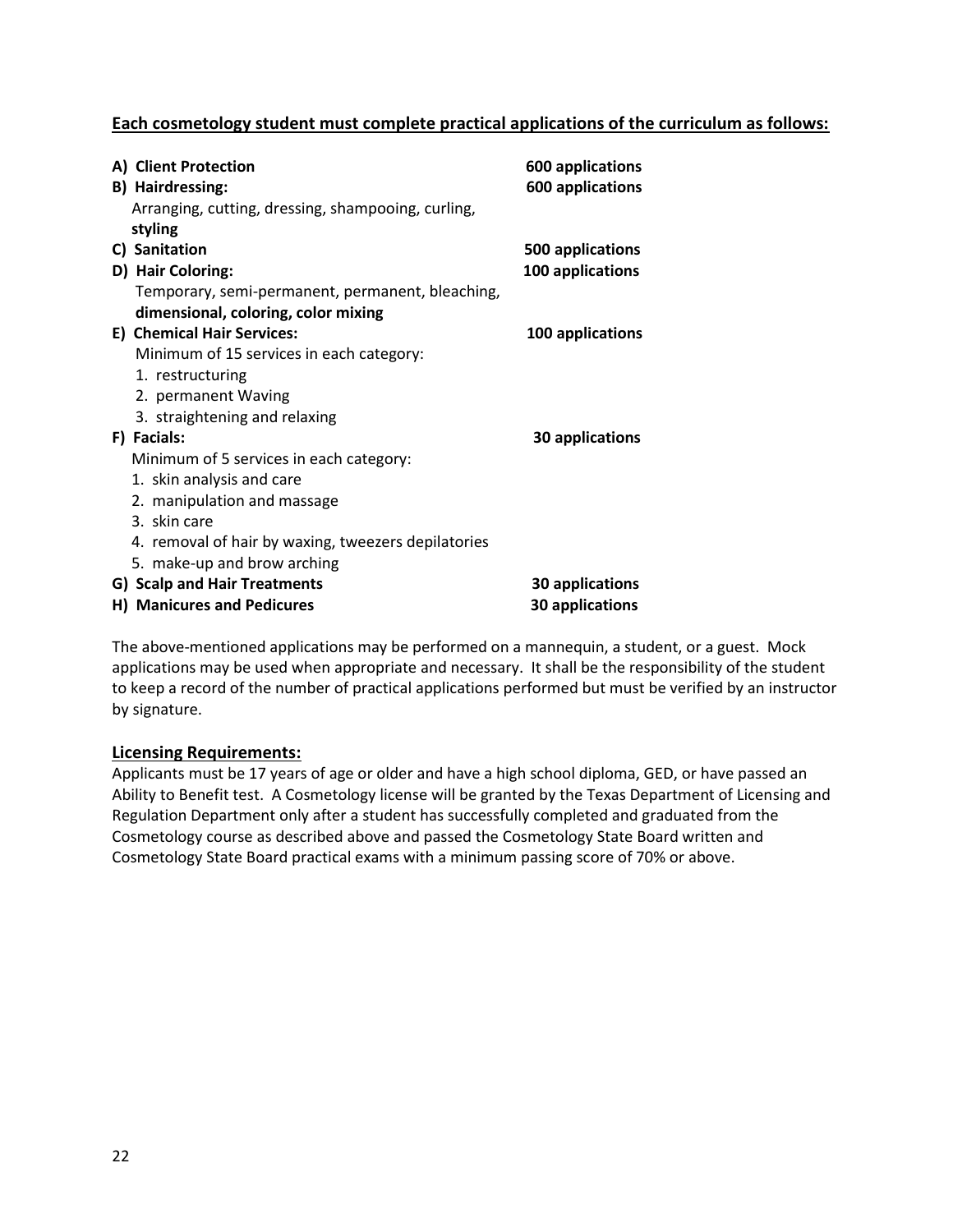# **Program Title: Junior Instructor (750 Hours)**

## **Description:**

The Junior Instructor course is made up of 750 hours of theory training in the instructor field, including lesson planning, teaching methods, classroom management, business management, etc. This course can be completed within six (6) months. You must attend at least 20 clock hours per week and 48 hours maximum.

### **Instructor Performance Objectives:**

Graduates of the Junior Instructor program will qualify for an entry level position as a Cosmetology Instructor. Graduates are expected to:

- 1. Teach related information, manipulative operations, and techniques.
- 2. Use various teaching aids such as instruction sheets, visual aids, and tests.
- 3. To provide information about specific teaching techniques used by vocational teachers in the working area and in the classroom.

### **To Develop an Appreciation of:**

- 1. The necessity for constant effort towards achievement of professional competency as a teacher,
- 2. The importance of developing personal characteristics to success in teaching.

### **Skills to Be Developed:**

- 1. To develop occupational experiences and personal characteristics that will upgrade the cosmetology profession by producing quality students.
- 2. Develop lesson plans, outlines, procedures, and tests that will ensure student comprehension and will instill the will to learn even in the most difficult student.
- 3. Development of a course content reflecting a comprehensive, correlated unit of study.
- 4. Development of instructional materials that will start the set up and preparation of class.
- 5. Development of supplemental teaching aids that will give the student a variety of ideas to draw from and maintain motivation.

## **Course Format:**

Our Instructors will use lecture, visual aids, games, guest speakers, competitions, etc., in presenting the course materials. This course is designed to prepare the student to successfully pass the State Board Exams.